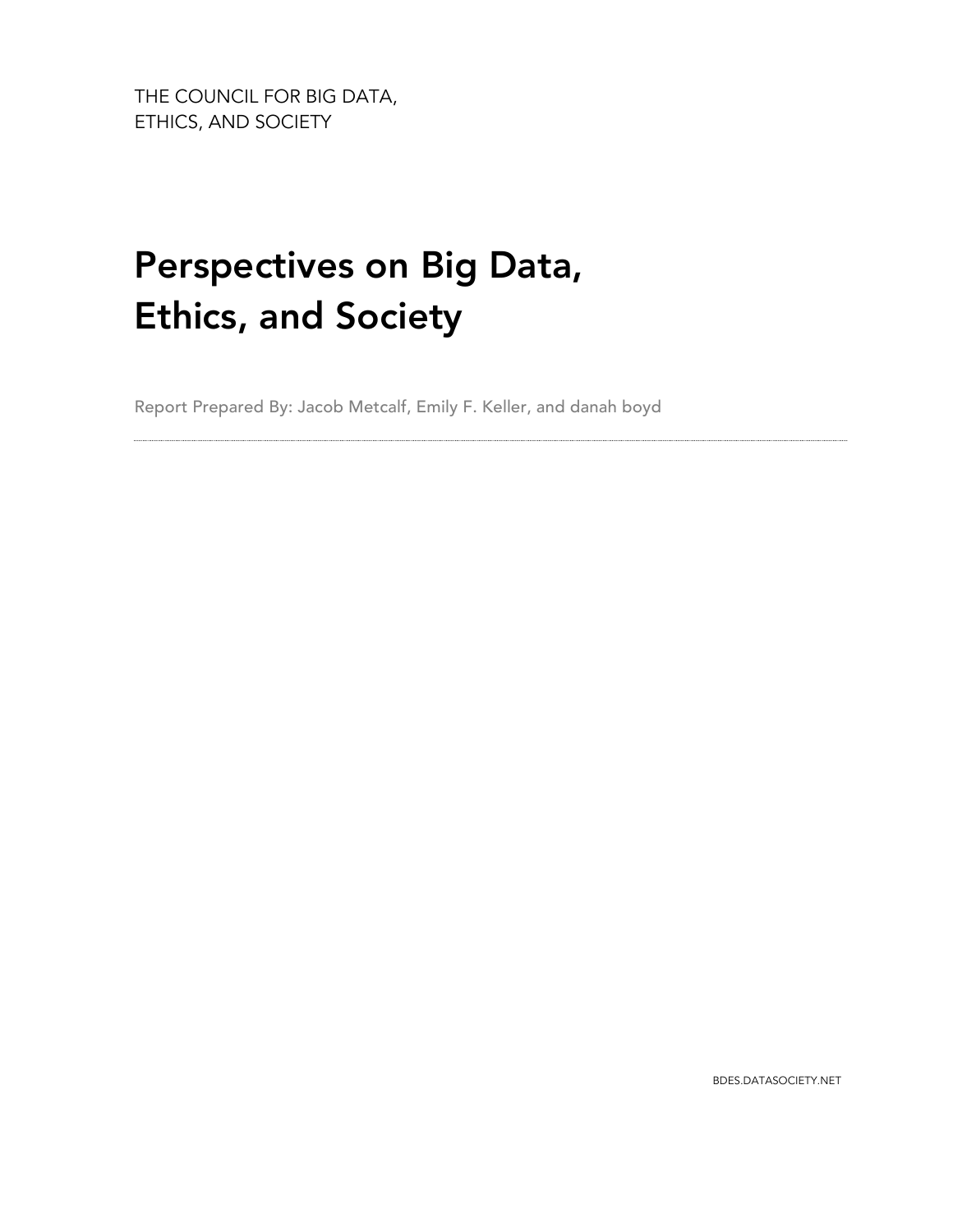# I. EXECUTIVE SUMMARY

The Council for Big Data, Ethics, and Society was convened to bring together researchers from diverse fields who were thinking deeply about ethical, social and policy challenges associated with the rise of "big data" research and industry, with an eye toward developing recommendations about future directions for the field. Our reports, meetings, and ongoing conversations have consistently indicated that there is a disjunction between the familiar concepts and infrastructures of science and engineering, on the one hand, and the epistemic, social, and ethical dynamics of big data research and practice, on the other. We contend that facilitating ethical conduct in data science and related endeavors requires careful consideration of big data's broad technical, social, and political contexts.

Big data is marked by technical advances in storage capacity, speed, and price points of data collection and analysis, and by a move towards understanding data as continuously collected, almost-infinitely networkable, and highly flexible. The ability to analyze datasets from highly disparate contexts and generate new, unanticipated knowledge sets the stage for both the power and peril of big data research and broader data science-related analysis. The conceptual, regulatory, and institutional resources of research ethics developed over the last 70 years were premised on assumptions about human data research practices that sometimes do not easily apply to data analytics work done under the umbrella of big data. This results in conflicts over whether big data research methods should be excluded from or forced to meet existing norms, whether existing norms should be made to accommodate the special circumstances of big data, or whether entirely new norms and institutional commitments are needed.

The Council's findings, outputs, and recommendations—including those described in this white paper as well as those in earlier reports—address concrete manifestations of these disjunctions between big data research methods and existing research ethics paradigms. We have identified policy changes that would encourage greater engagement and reflection on ethics topics. We have indicated a number of pedagogical needs for data science instructors, and endeavored to fulfill some of them. We have also explored cultural and institutional barriers to collaboration between ethicists, social scientists, and data scientists in academia and industry around ethics challenges. Overall, our recommendations are geared toward those who are invested in a future for data science, big data analytics, and artificial intelligence guided by ethical considerations along with technical merit.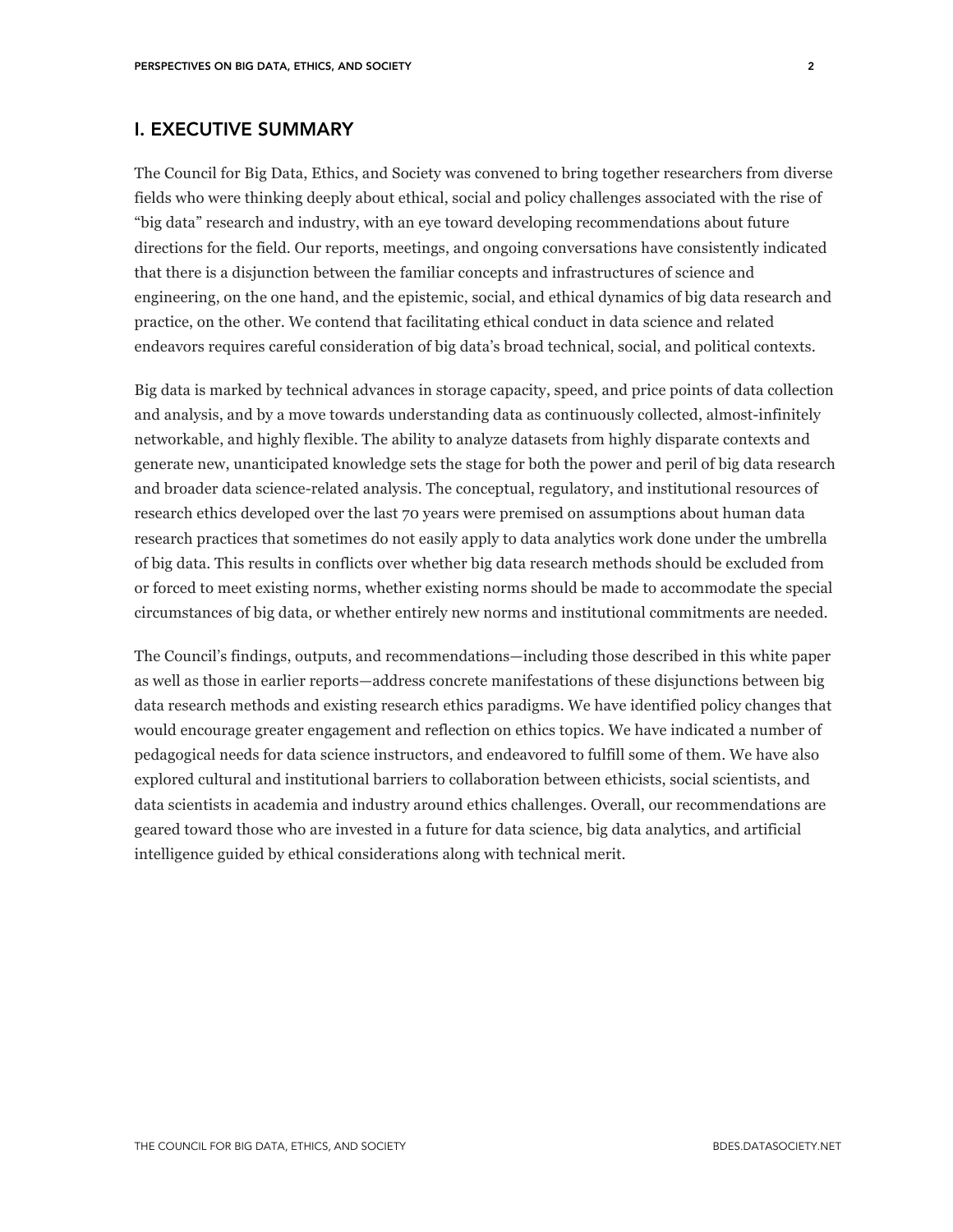# II. BACKGROUND

#### Introduction

The explosion of data collection, sharing, and analytics known as "big data" is a rapidly sprawling phenomenon that promises to have tremendous impacts on economics, policing, security, science, education, policy, governance, health care, public health, and much more. Within a relatively short window, the infrastructures and methods of big data have wrought significant intellectual and organizational changes for many academic disciplines, government bodies, philanthropic and nonprofit organizations, and private enterprises. Given its newly expansive reach, big data has stillunfolding consequences for how various stakeholders access and wield power, and therefore how social and political goods are distributed. New industrial, educational, and governmental investments in data science and artificial intelligence highlight how big data is collapsing historically segmented technical approaches. Because of both the hype and the reality of these new developments, the proliferation of big data raises ethical1 issues that demand deliberation. Big data's broad ethical consequences strain the familiar conceptual and infrastructural resources of science and technology ethics.

Knowledge production utilizing big data methods bends many central commitments of regulatory and compliance schemes. For many U.S. scholars in medicine, biology, and social science, the commitment to ethical research involving human subjects starts with an obligation to the ethical principles underpinning the Common Rule, the federal regulation that most Institutional Review Boards (IRBs) use to assess the ethical practice of work involving human participants. Yet, this rule is not designed for the type of work typically done under the purview of big data, raising significant questions for consideration.2 For example, the Common Rule exempts research using public datasets from review, due to a long-standing—but now misplaced—assumption that the "publicness" of data renders future informational harms minor or inherently low-risk. However, big data's central power and peril is the ability to network and re-analyze datasets from highly disparate contexts—often in concert—to generate unanticipated insights. Datasets can no longer be considered static archives because they are now capable of generating new insights for researchers, and consequences for human subjects, indefinitely. Thus, research ethics regulations or principles that focus on the status of the dataset as "public," rather than focusing on the potential uses of the dataset, will miss a plausible category of harms. This example—one among many—demonstrates that epistemic conditions that were baked into research ethics regulation no longer hold in light of big data methods of knowledge production.

<sup>1</sup> Throughout this document, we will use "ethics" in the broadest possible sense, to include any type of inquiry that addresses normative questions, regardless of discipline.

<sup>2</sup> Metcalf J and Crawford K (2016) Where are Human Subjects in Big Data Research? The Emerging Ethics Divide. *Big Data & Society.* Spring 2016. DOI: 10.1177/2053951716650211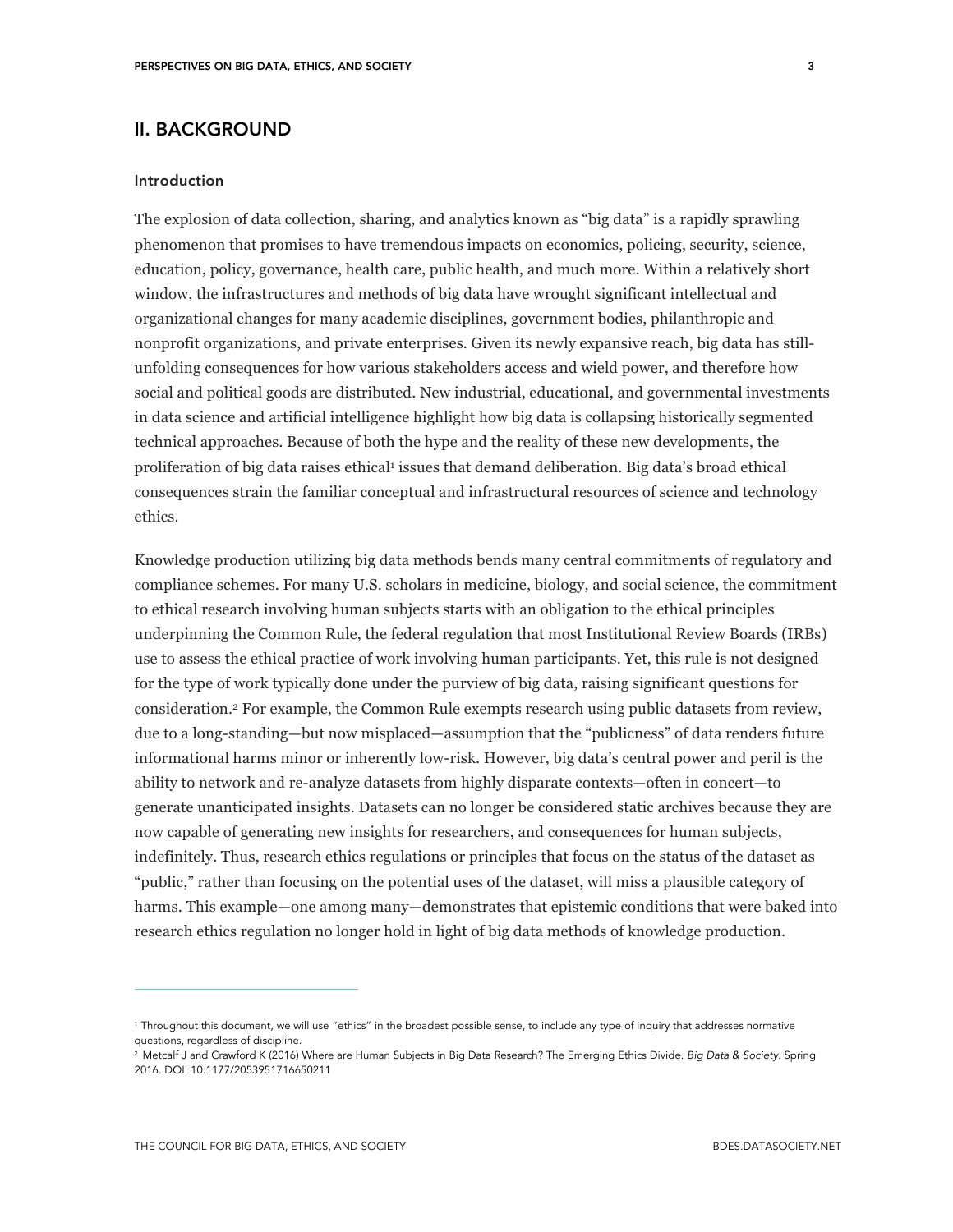The Council has also found that big data sidesteps many of the informal modes of ethics regulation found in other science and technology communities. For example, three of the disciplines that inform the nascent field of data science (computer science, physics, and applied mathematics) have long been considered outside of human-subjects-related ethics concerns because their work and contributions have historically been about systems and not people. As a result, the content of the datasets at play are considered irrelevant to the substantive research questions—the data could be about quasars or about social networks without much difference to the root mathematical questions. Yet as big data inexorably draws these disciplines closer to sensitive human phenomena, the field of data science is finding that it does not have the ethics curricula or training materials developed for handling ethical challenges. Similarly, because these fields have fallen outside of the IRB system created by the Common Rule for better or for worse, attempts at self regulation have been largely ad hoc, such as ethics review panels for computer science academic conference committees. Because these fields have not been required to practically grapple with ethics requirements, they often lack access to pedagogical resources about research ethics that are widespread in other fields.

None of this is to say that members of these technical fields aren't engaged with ethical concerns. Rather, what is unfolding is emerging through informal networks and is unevenly distributed. Furthermore, while some of the issues they are encountering have long histories of consideration and debate in other fields, still others highlight disconnects between different fields. For example, the boundaries of experimental work in psychology are approached differently than ethnographic work in anthropology and statistical work in sociology. Interventions in big data systems can have properties of all three simultaneously, making visible the limitations of existing approaches.

This leads to the main finding of this Council: there is a substantial disjunction between the familiar infrastructures and conceptual frameworks of research ethics and the emerging epistemic conditions of big data. There are often good historical and institutional reasons for this disjunction, but it demands attention nonetheless. The Council's recommendations regarding future policy and research agendas are focused on establishing the intellectual resources and practical models necessary to address the consequences of this disjunction.

#### The unique ethical conditions of big data

The complex phenomenon we identify as "big data" has roots in the challenges of handling and analyzing large datasets that tax the memory or storage of a single computer, such as those in physics, finance, and the Census.3 Without a doubt, rapidly expanding, ever-cheaper, and highly networked

<sup>&</sup>lt;sup>3</sup> Likely the first use of "big data" to describe a coherent problem was in a publication by Michael Cox and David Ellsworth in 1997 attributing the term to the challenge of visualizing large datasets. See Cox M and Ellsworth D (1997) Application-controlled demand paging for out-of-core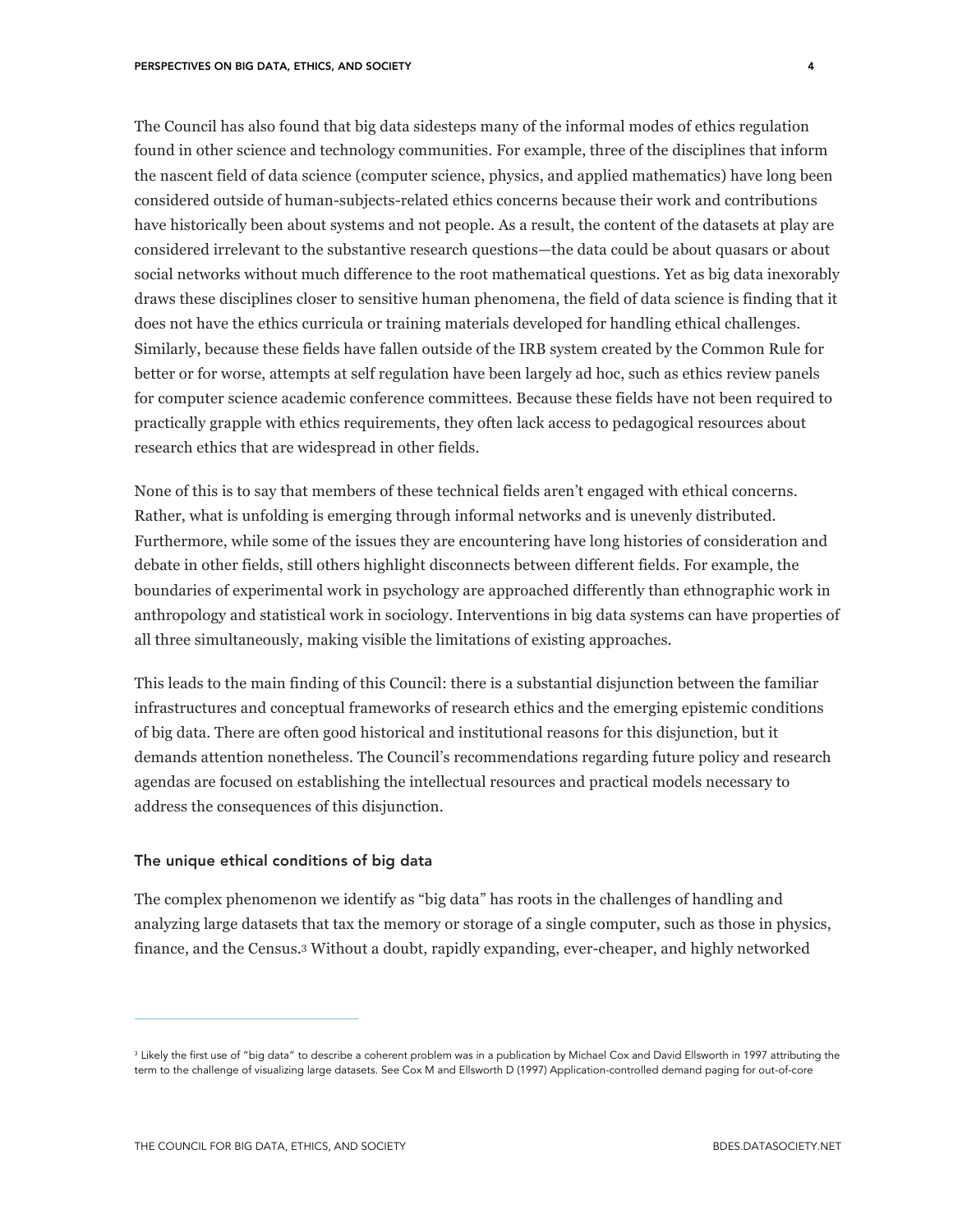computing capacity has set the stage for the rise of big data. However, getting a grasp on the ethics of big data requires theorizing big data as something more than a technological artifact. A number of scholars have noted the importance of placing big data within a historical framework that grounds it as an epistemic change beyond its substantial industry hype. Kate Crawford, Kate Miltner, and Mary Gray (2014) encourage us to not let rapid technological change do too much explanatory work when analyzing big data because that enables a shallow view of big data as a unitary, purely technical phenomenon. Rather, they argue that we should treat big data as a "mythological artifact" that constitutes a worldview, and endeavor to trace out the many ways that big data draws on, replicates, and alters ethically fraught matters of knowledge and governance.4 Tom Boellstorff similarly argues that big data should be "taken down a notch" from a unitary phenomenon and instead framed as a conceptual rubric so that theorists can address "issues of time, context, and power." Geoffrey C. Bowker has argued that raw data is an oxymoron because all databases are richly contextual, with specific temporalities, spatialities, and materialities that require critical attention.5 These critical historical analyses are writing against both industry hype that frames big data as a new service that can be sold off the shelf and other theorists who have identified big data with the "end of theory" and the

rise of hypothesis-free science.6

 $\overline{a}$ 

It is clear that *something* about the ways that we create and use knowledge has changed. Despite the prefix, "big" data is not simply data massively scaled up in quantity. Rather, the bigness of big data points to the newly expansive capabilities to connect disparate datasets through algorithmic analysis, forging unpredictable relationships between data collected at different times and places and for different purposes. Although it is impossible to identify a single characteristic that makes data "big," the emergent properties of massive, connected, and heterogeneous datasets are different than those of "traditional" datasets that remain restricted to a context much closer to their original point of collection. If we focus on its effects rather that its properties, Viktor Mayer-Schönberger and Kenneth Cukier (2013) suggest that big data can be thought of as the "things one can do at a large scale that cannot be done at a smaller one, to extract new insights or create new forms of value, in ways that change markets, organizations, the relationship between citizens and governments, and more."7 Rob Kitchin (2014) similarly writes that as opposed to traditional large datasets such as censuses, "Big Data is characterized by being generated continuously, seeking to be exhaustive and fine-grained in scope, and flexible and scalable in its production."8 danah boyd and Kate Crawford (2012) argue that treating

http://www.wired.com/2008/06/pb-theory/ (accessed 9 February 2016).

visualization. In: *Proceedings of the 8th conference on Visualization'97*, IEEE Computer Society Press, p. 235–ff. Available from: http://dl.acm.org/citation.cfm?id=267068 (accessed 9 February 2016).

<sup>4</sup> Crawford K, Gray ML and Miltner K (2014) Critiquing Big Data: Politics, Ethics, Epistemology. *International Journal of Communication* 8(0): 10. <sup>5</sup> Bowker GC (2005) *Memory practices in the sciences*. MIT Press Cambridge, MA. See also: Gitelman L (ed.) (2013) *Raw Data Is an Oxymoron*. Cambridge, MA: MIT Press.

<sup>6</sup> Anderson C (2008) The End of Theory: The Data Deluge Makes the Scientific Method Obsolete. *WIRED*. Available from:

See also: Graham M (2012) Big data and the end of theory? *The Guardian*, 9th March. Available from:

http://www.theguardian.com/news/datablog/2012/mar/09/big-data-theory (accessed 9 February 2016).

<sup>7</sup> Mayer-Schönberger V and Cukier K (2013) Big Data: A Revolution that Will Transform how We Live, Work, and Think. Houghton Mifflin Harcourt.

<sup>8</sup> Kitchin R (2014) Big Data, new epistemologies and paradigm shifts. *Big Data & Society* 1(1): 2053951714528481.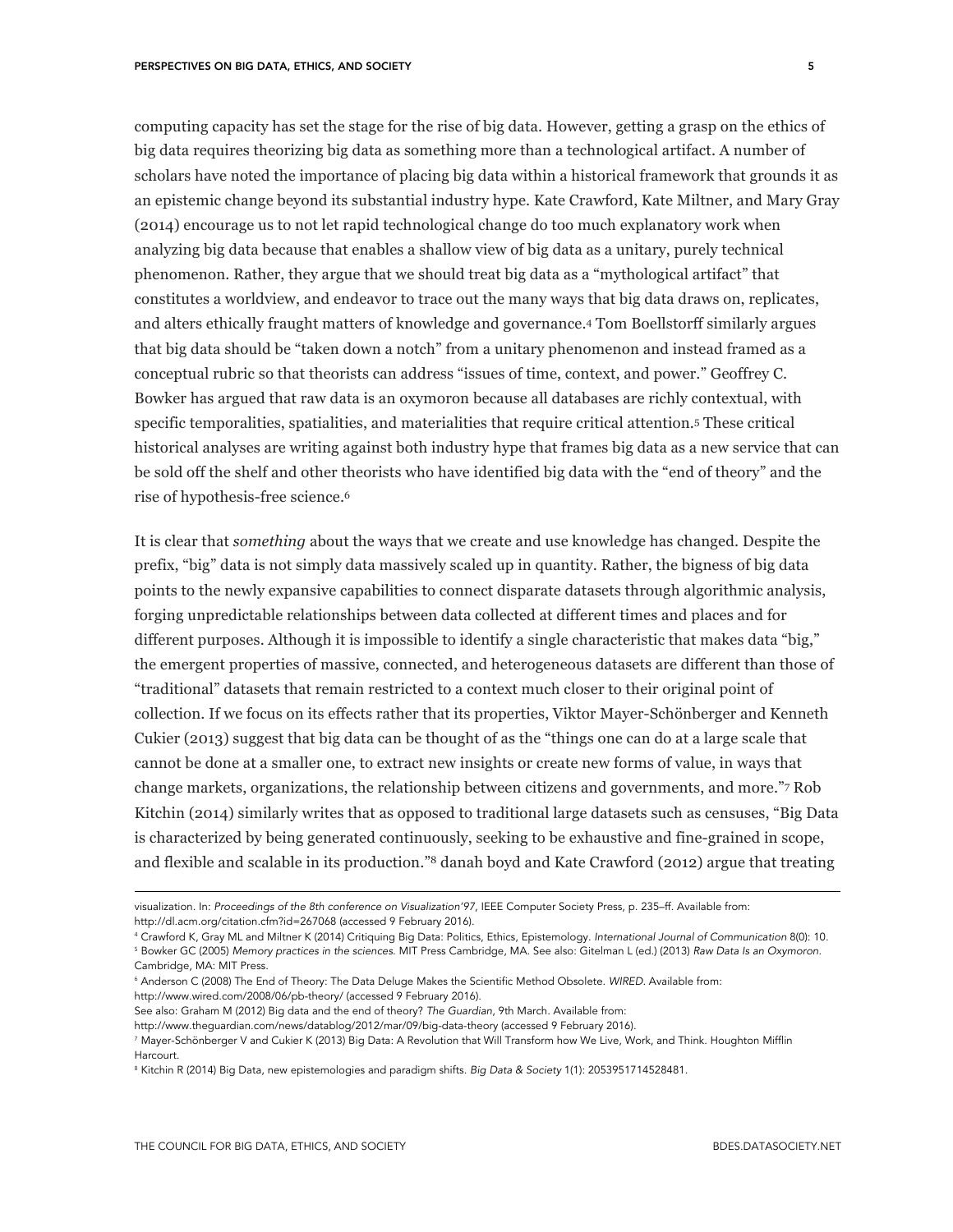big data as a route to theory-free objective knowledge simply because of its scale risks *apophenia*, or "seeing patterns where none actually exist, simply because enormous quantities of data can offer connections that radiate in all directions."9 Avoiding *apophenia* requires attending to the conditions, limits, and histories of our machine tools.

At the heart of big data's consequences is thus both a change in scales—speed, capacity, continuous generation—as well as a change in the relationality, flexibility, repurposing, and de-contextualization of data. Although the reality is much messier, in an ideal sense big data infrastructures are designed with the intention of relating any set of data to any other set of data. This capability leads to sometimes headline-grabbing and head-scratching correlations as these techniques are integrated into everything from marketing to policing. At the same time, critics have highlighted how this fast-paced rollout has bulldozed thoughtful consideration of bias, statistical meaning, and grounded interpretation. To underscore this point, Harvard Law student Tyler Vigen mocked the hype surrounding big data through a website called Spurious Correlations, where he showed data correlating seemingly disconnected topics like "Number of people who drowned by falling into a pool" with "Number of films Nicolas Cage appeared in."10

This dramatic move toward building and understanding datasets as potentially infinitely relational is at the heart of the epistemic shift toward algorithmic knowledge production. Insofar as research ethics regulations and conceptual frameworks are responding to the conditions of knowledge production that precede this shift, we should expect to find mismatches between the big data research and the extant research ethics regimes. Big data stretches our concepts of ethical research by moving inquiry away from familiar categories of harm, such as physical pain or psychological distress, to other categories, such as perennial surveillance, individual and group discrimination, and "predictive privacy harms," where privacy invasions occur through inference rather than direct collection of personal data (Crawford and Schultz, 2013).11 The massive aggregation of research data also turns our concept of a human subject away from individuals and toward distributed groupings or classifications. Together, these shifts are hard to quantify, creating mismatches between ethics paradigms focused on traditional categories of harm and thereby frustrating attempts to account for and ameliorate novel types of informational harm.12

The Council has identified a number of areas where complex negotiations about the relationship between ethics and epistemology are shaping the uptake of big data. For example, ethical regimes around data tend to implicitly assume that data stays put within a specific context and temporal

<sup>9</sup> boyd danah and Crawford K (2012) Critical Questions for Big Data. *Information, Communication & Society* 15(5): 662–679. <sup>10</sup> http://www.tylervigen.com/spurious-correlations

<sup>&</sup>lt;sup>11</sup> Crawford and Schultz, 2013.

<sup>12</sup> Zwitter A (2014) Big Data ethics. *Big Data & Society* 1(2): 2053951714559253.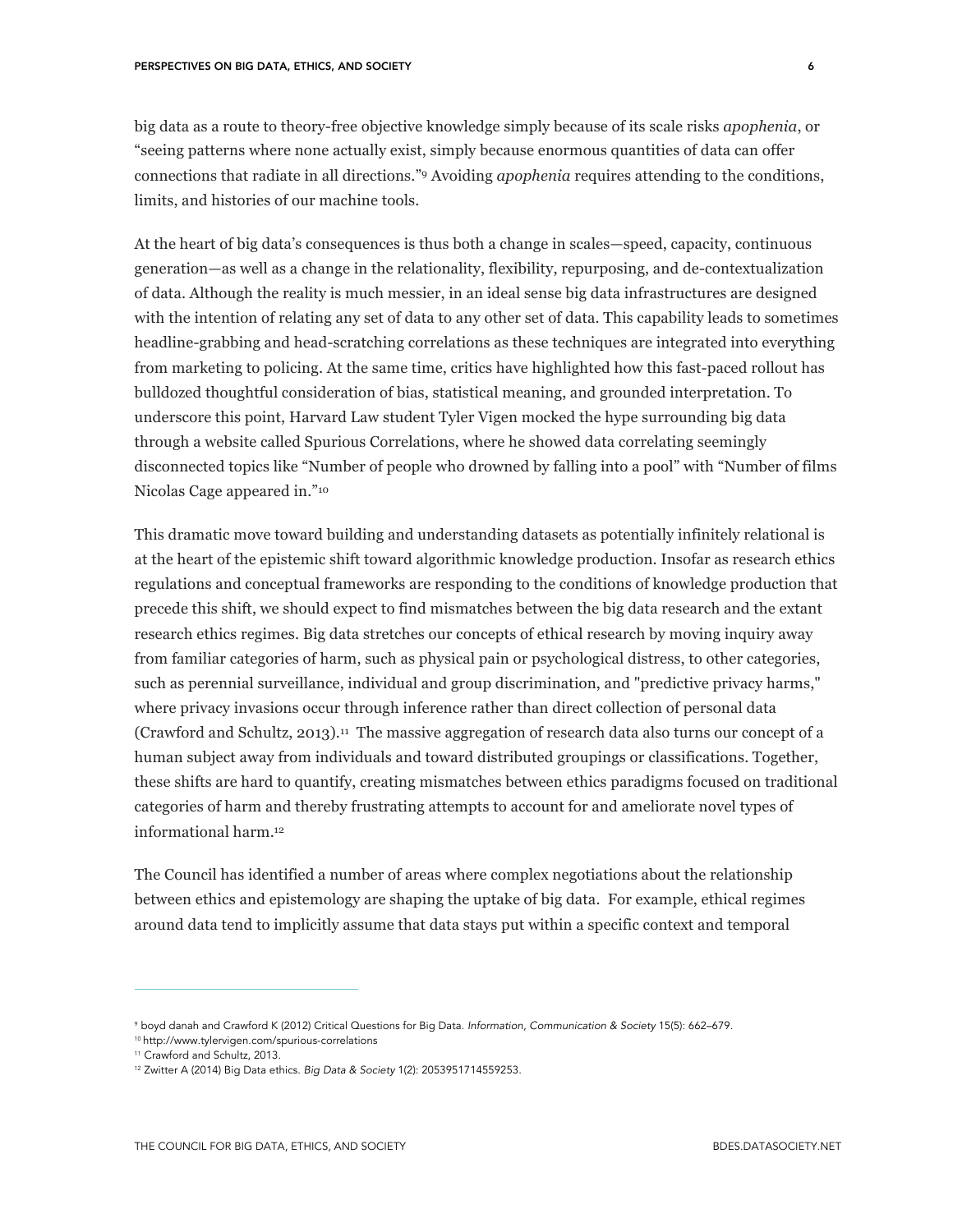timeframe. Informed consent, the most common point of ethical exchange between researchers and subjects, is front-loaded in the research process: consent occurs at the point of collection before a subject's body or data is used for research.13 Yet as Rasmus Helles and Klaus Jensen (2013) argue, "data creation is a process that is extended in time and across spatial and institutional settings."14 This is true for all sorts of data15, but the infrastructures of big data make this temporal stretching of data ever more obvious. As it becomes cheaper to collect, store, and re-analyze large datasets, it has become clear that informed consent at the beginning of research cannot adequately capture the possible benefits and (potentially unknown) risks of consenting to the uses of one's data. Even experts struggle to determine what they are consenting to because big data, and its sister disciplines such as biobanking, now stretch the utility of data far beyond the horizon.16 If the most prominent point of ethical exchange between researchers and subjects is thus becoming questionable or even impossible on principle, then what is to be done? The debates about how to handle consent in big data research have generated a remarkable diversity of positions, ranging from jettisoning informed consent altogether in non-interventional research that makes use of already existing or passively collected datasets, to calls to develop statistical methods and research infrastructures should be developed to accommodate more dynamic notions of consent.17,18,19,20,21 Prominent efforts such as the Personal Genome Project, 23andMe, and Patients Like Me have likewise sought to leverage informed consent to change research subjects' approach to informational risk and privacy, in service of their end goal of putting comprehensive medical datasets closer to the public domain. Notably, those who are attempting to build research infrastructures to take full advantage of big data methods are often staking a complementary claim about developing new ethical modes that emphasize the right or duty of individuals to share useful medical or personal data widely. These new research infrastructures and ethics claims often intentionally fall outside of the contested, but largely robust, research ethics regulations developed over the last 70 years in the U.S., which is heavily oriented toward federal funding and university-based researchers. To the extent that human-subjects research has strong

 $\overline{a}$ 

http://www.sfgate.com/opinion/article/Should-patients-understand-that-they-are-research-4321242.php (accessed 10 February 2016).

<sup>13</sup> Metcalf J (2015) *Human-Subjects Protections and Big Data: Open Questions and Changing Landscapes*. Council for Big Data, Ethics, and Society. Available from: http://bdes.datasociety.net/council-output/human-subjects-protections-and-big-data-open-questions-and-changinglandscapes/ (accessed 11 December 2015).

<sup>14</sup> Helles R and Jensen KB (2013) Introduction to the special issue: 'Making data-Big data and beyond'. *First Monday* 18(10). Available from: http://ojs-prod-lib.cc.uic.edu/ojs/index.php/fm/article/view/4860/3748 (accessed 9 February 2016).

<sup>15</sup> Bowker (2005).

<sup>16</sup> Reardon J (2013) Should patients understand that they are research subjects? *San Francisco Chronicle*, 3rd March. Available from:

<sup>17</sup> Rothstein MA and Shoben AB (2013) Does Consent Bias Research? *The American Journal of Bioethics* 13(4): 27–37.

<sup>&</sup>lt;sup>18</sup> For an example of similar claims in social science see: Neuhaus F and Webmoor T (2012) Agile Ethics for Massified Research and Visualization. *Information, Communication & Society* 15(1): 43–65.

<sup>&</sup>lt;sup>19</sup> Committee on Revisions to the Common Rule for the Protection of, Board on Behavioral, Cognitive, and Sensory Sciences, Committee on National Statistics, et al. (2014) Proposed Revisions to the Common Rule for the Protection of Human Subjects in the Behavioral and Social *Sciences*. Available from: http://www.nap.edu/read/18614/chapter/1 (accessed 21 October 2015).

<sup>20</sup> Marsolo K, Corsmo J, Barnes MG, et al. (2012) Challenges in creating an opt-in biobank with a registrar-based consent process and a commercial EHR. *Journal of the American Medical Informatics Association* 19(6): 1115–1118; Rothstein MA and Shoben AB (2013) Does Consent Bias Research? *The American Journal of Bioethics* 13(4): 27–37.

<sup>21</sup> McGuire AL, Basford M, Dressler LG, et al. (2011) Ethical and practical challenges of sharing data from genome-wide association studies: The eMERGE Consortium experience. *Genome Research* 21(7): 1001–1007.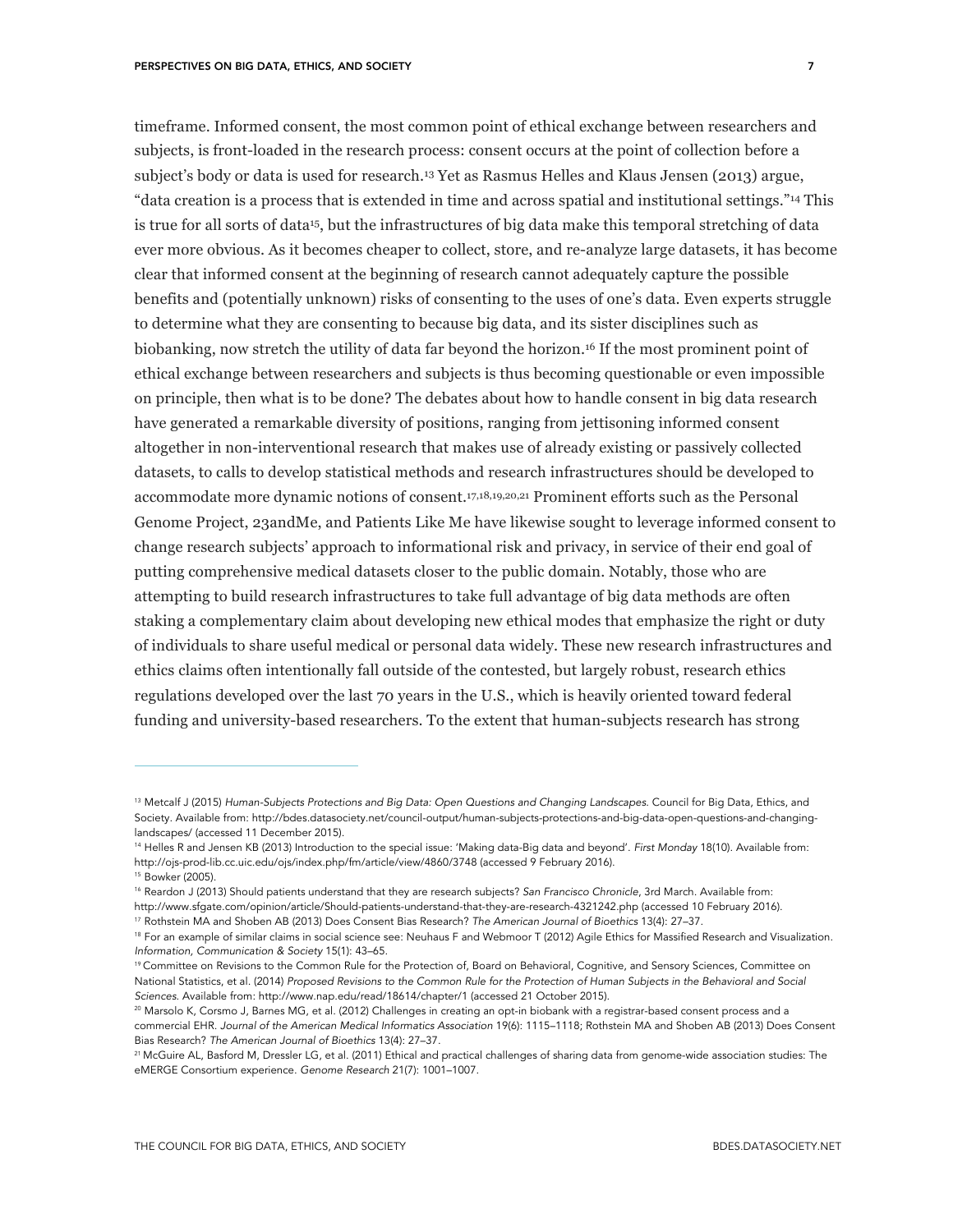protections, it is usually in the medical context, and even then those protections are often not wellsuited to the specificities of biomedical or public health research utilizing big data techniques.

John P. A. Ioannidis describes this aspect of the big data revolution as the oxymoron of "research that is not research."22 Repeatedly in conversations around ethics regulations we see data science slipping into an uncanny valley between "research" and "not research," where the algorithmic production of knowledge technically falls outside of regulatory or philosophical definitions of scientific research yet looks for all intents and purposes to be the production of new knowledge. Nowhere is this clearer than the question of whether big data research should be treated as human-subjects research governed by the Common Rule. As the rise of data science has drawn mathematics and computer science disciplines closer to sensitive human data, researchers have debated whether data science should be treated as if it were human-subjects research qualifying for the core research ethics protections applicable to other disciplines. However, the large majority of data science that makes use of existing datasets largely avoids these regulations by not quite qualifying as "human subjects" because it does not involve an intervention in a subject's life, and not qualifying as "research" because it does not collect new data in pursuit of generalizable knowledge.23,24

The play between "research" and "not research" was at the center of the most notorious case of data ethics in private enterprise, the "Facebook emotional contagion study," published in the *Proceedings of the National Academies of Science* in 2014.25 In this paper, Facebook data scientist Adam Kramer and Cornell University social scientists Jamie Guillory and Jeff Hancock present the results of experimentally modifying the Facebook feed algorithm for 689,003 people. They demonstrated that the negative or positive emotional valence of the posts that show up on users' News Feed alters the emotional valence of the posts that the user him or herself makes. This supported the hypothesis that emotional contagion—spreading emotional states through social contact—occurs on a massive scale (though with relatively small individual effects) in social networks. It also launched a public controversy about big data research ethics, in large part because Facebook users whose feeds were altered did not directly consent to participating but rather were covered by Facebook's terms of services when they signed up for the service. This study brought a remarkable range of criticism and defense from thought leaders and scholars, highlighting the unsettled nature of these matters even among the experts. Some were deeply critical of Internet services experimenting on their users'

<sup>22</sup> Ioannidis JPA (2013) Informed Consent, Big Data, and the Oxymoron of Research That Is Not Research. *The American Journal of Bioethics* 13(4): 40–42.

<sup>23</sup> Metcalf and Crawford, 2016.

<sup>24</sup> King JL (2015) Humans in computing: growing responsibilities for researchers. *Communications of the ACM* 58(3): 31–33.

<sup>25</sup> Kramer ADI, Guillory JE and Hancock JT (2014) Experimental evidence of massive-scale emotional contagion through social networks. *Proceedings of the National Academy of Sciences* 111(24): 8788–8790.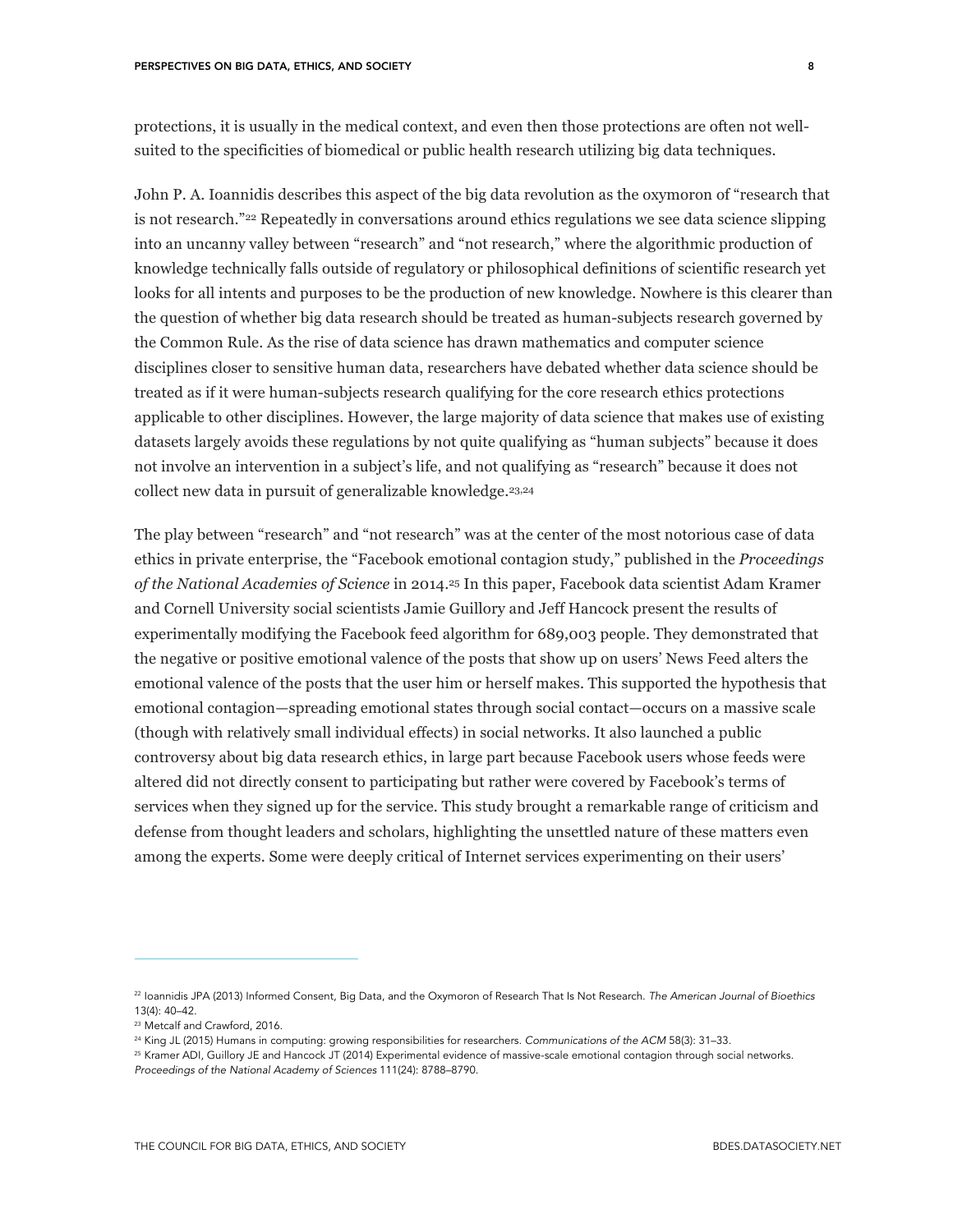emotional states with thin standards for consent.26 Others claimed that the very possibility of algorithmically driven Internet services depends on the A/B testing at the heart of Facebook's experiment, a practice that is core to research as well as innovation.27 Indeed, the major difference between this incident and standard practice inside the Internet economy is that the results of the Facebook experiment were made public through publication in a scientific journal. It also served as an opportunity to call attention to the importance of dialogue with corporations about ethics review.28 The emotional contagion study controversy thus illustrated a series of substantive disputes that are central to data ethics inquiry moving forward. If iterative, algorithmic research methods do not have a temporally distinct beginning or conclusion, then at what point should ethics controls be applied? Does the A/B testing at the heart of Internet services and other big data endeavors count as an "intervention" in the life of human subjects, and does it therefore count as "research"? How does this differ from other interventions that are common in industry (e.g., headline manipulation) and research (e.g., public health studies)? Which disciplinary or professional norms and values should shape new data science practices? To what extent should academic researchers partner with researchers within private enterprises that have troves of data collected under conditions that do not rise to the level of informed consent? How should the practice of data analysis be governed, regardless of sector?

Both the present version of the Common Rule and the proposed revisions explicitly assume that any research methods using existing public datasets pose such miniscule risks to individual human subjects that researchers should not face scrutiny by IRBs.<sup>29</sup> Yet this is not adequate for understanding data analytics techniques that can create a composite picture of persons from widely disparate datasets that may be innocuous on their own but produce deeply personal insights when combined.30 Similarly, the assumption (codified in law) that individual harm is the only type of risk that researchers are required to track and mitigate undercuts our ability to see harms that affect communities or produce "networked harms," such as data discrimination.31 In the Council's public comment regarding the proposed revisions to the Common Rule submitted to the Department of Health and Human Services,

<sup>26</sup> Grimmelmann J (2015) Ethical Culture Clashes in Social Media Research. *2d.laboratorium*. Available from:

http://2d.laboratorium.net/post/108480841510/ethical-culture-clashes-in-social-media-ressearch (accessed 6 November 2015). <sup>27</sup> Meyer MN (2015) Two Cheers for Corporate Experimentation: The A/B Illusion and the Virtues of Data-Driven Innovation. SSRN Scholarly Paper, Rochester, NY: Social Science Research Network. Available from: http://papers.ssrn.com/abstract=2605132 (accessed 19 October 2015) Meyer MN and Chabris CF (2015) Please, Corporations, Experiment on Us. *The New York Times*, 19 June 2015. Available from: http://www.nytimes.com/2015/06/21/opinion/sunday/please-corporations-experiment-on-us.html (accessed 19 October 2015). <sup>28</sup> boyd, d. (2015). "Untangling Research and Practice: What Facebook's "Emotional Contagion" Study Teaches Us." *Research Ethics* 12(1): 4-13.;

Crawford K (2014) The Test We Can—and Should—Run on Facebook. *The Atlantic*. Available from:

http://www.theatlantic.com/technology/archive/2014/07/the-test-we-canand-shouldrun-on-facebook/373819/ (accessed 21 January 2015); Calo R (2013) Consumer Subject Review Boards: A Thought Experiment. *Stanford Law Review Online* 66: 97; Polonetsky J, Tene O and Jerome J (2015) Beyond the Common Rule: Ethical Structures for Data Research in Non-Academic Settings. *Colorado Technology Law Journal* 13. <sup>29</sup> Metcalf and Crawford (2016).

<sup>30</sup> Crawford K and Schultz J (2014) Big data and due process: Toward a framework to redress predictive privacy harms. *BCL Rev.* 55: 93.

<sup>&</sup>lt;sup>31</sup> boyd danah, Levy K and Marwick AE (2014) The Networked Nature of Algorithmic Discrimination. In: Gangadharan SP, Eubanks V, and Barocas S (eds), *Data and Discrimination: Collected Essays*, New America, pp. 43–57. Available from: http://www.newamerica.org/downloads/OTI-Dataan-Discrimination-FINAL-small.pdf.; Levy, K and boyd d (2014) "Networked Rights and Networked Harms." Presented at *Privacy Law Scholars Conference*, 4 June 2014.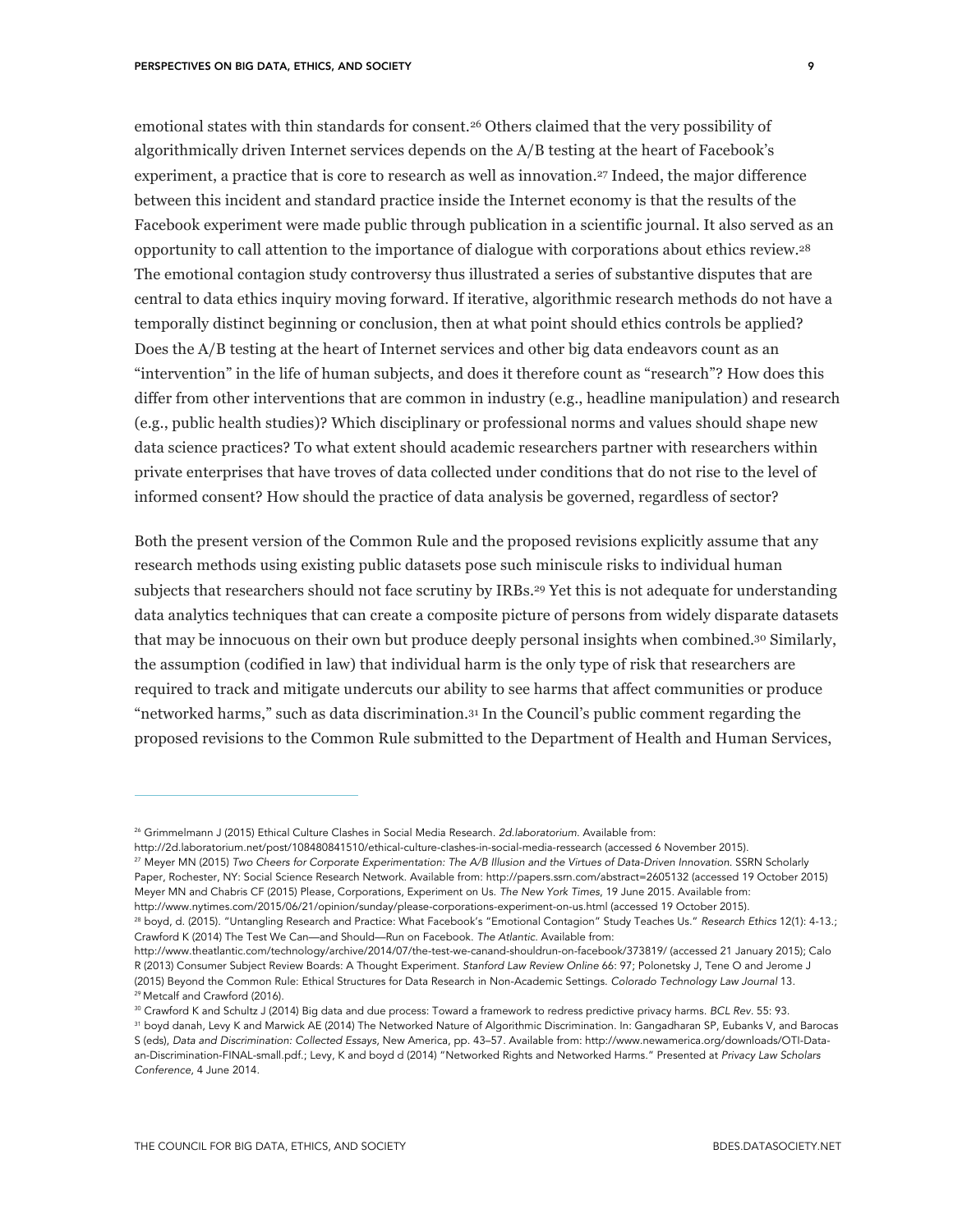the Council notes that regulators would be mistaken to assert that research should be exempt from oversight on the basis of the public status of a dataset.32 The expansive relationality of datasets should change how we anticipate and mitigate harms: whether a dataset is public is of much less consequence than what is done with it and what other datasets it is merged with.

The interoperability of datasets also creates new types of pressure on privacy that are not simply a matter of disclosure risk from a single dataset or individual control of personal data. Datasets that would otherwise be innocuous and adequately anonymized on their own can be used to reveal highly sensitive data when analyzed in conjunction with other datasets. Privacy of personal data in large datasets thus depends not only on the safeguards applied to the dataset itself, but also the safeguards used in all other auxiliary datasets that could be used by an adversary.33

## III. RECOMMENDATIONS

The Council offers the following recommendations to begin to address the conceptual and institutional disjunctions between big data and existing norms and infrastructures of research ethics. Our overarching recommendation is that entities engaged in data science practice and regulation should endeavor to create more spaces for inclusive deliberation around data ethics. At this stage, data ethics scholarship is largely engaged in identifying broad questions and establishing forward-looking research agendas. Thus, every organization that has stakes in data ethics should aim to build capacity for collaborative deliberation among ethicists, social scientists, data scientists, regulators, and community members in order to chart a diversity of paths forward.

## Policy matters

 $\overline{a}$ 

## 1. Ensure the Common Rule clearly addresses regulation of data science.

As discussed above, the Council has reservations about the proposed revisions to the Common Rule centered on the assumption that public datasets pose few ethical risks to human subjects. The long time-scale and highly networked nature of big data means that the status of a dataset as "public" or "already existing" is a poor proxy for measuring possible informational harms. While the Council is divided over whether data science should fall under the Common Rule at

<sup>32</sup> Metcalf J (2016) *Letter on Proposed Changes to the Common Rule*. Council for Big Data, Ethics, and Society. Available from:

http://bdes.datasociety.net/council-output/letter-on-proposed-changes-to-the-common-rule/ (accessed 11 January 2016).

<sup>33</sup> Narayanan A, Huey J and Felten EW (2016) A Precautionary Approach to Big Data Privacy. In: *Data Protection on the Move*, Springer, pp. 357– 385. Available from: http://link.springer.com/chapter/10.1007/978-94-017-7376-8\_13 (accessed 9 February 2016).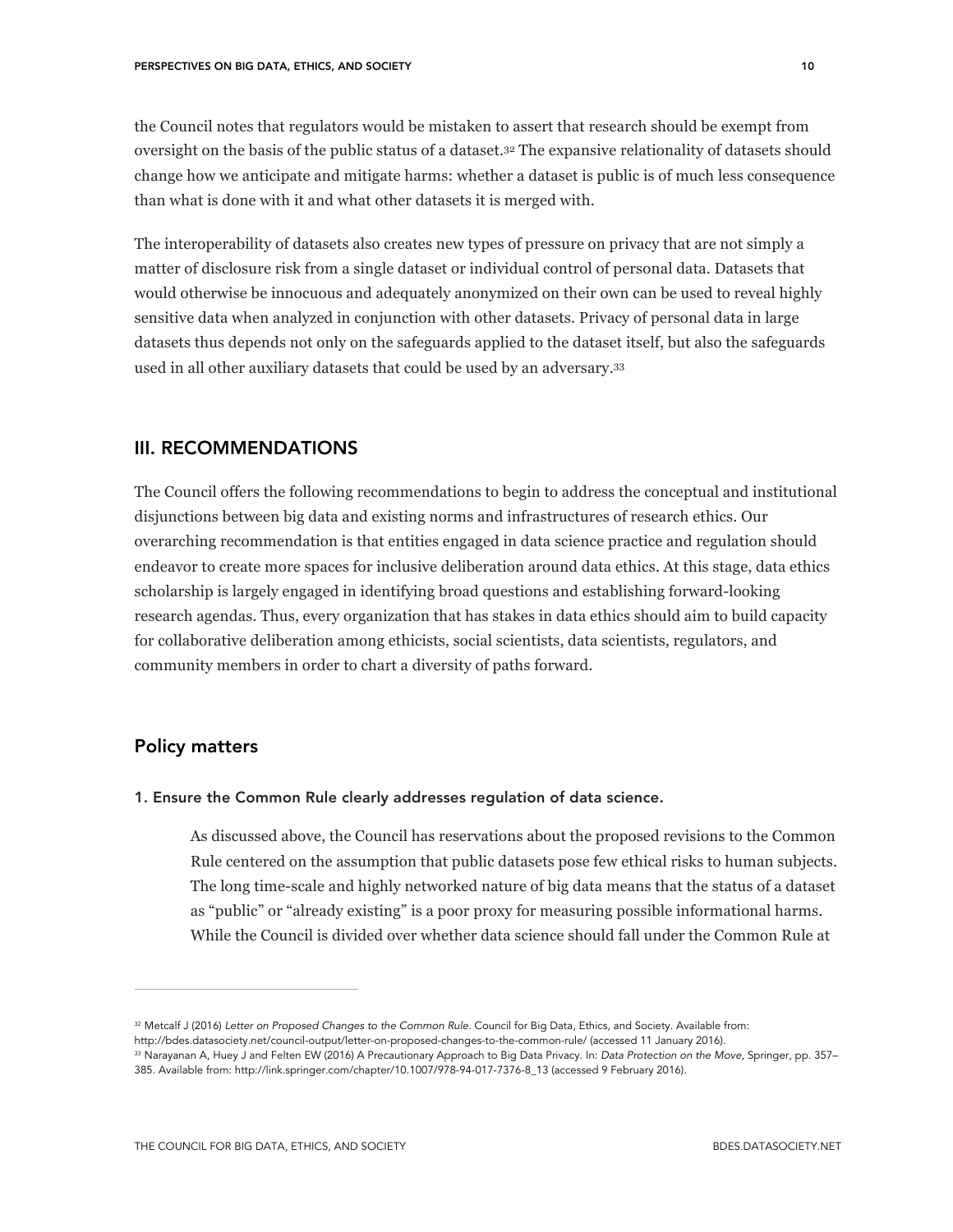all, we do have a consensus that research ethics regulations should be built on sound empirical grounds, which clearly indicate that even seemingly innocuous public datasets can disclose highly personal data when networked with other datasets. Therefore, ethics regulations should focus on what will be or could be done with datasets. Furthermore, we note that the Common Rule has historically had significant influence even outside of its official purview because it establishes norms and expectations that operate across industry and academia and substantially informs the ethics training that most professionals receive at university. We express concern that the new rule's exclusion of all data science from ethics regulations on the basis of empirically suspect assumptions would weaken efforts to develop ethics review even outside of the Common Rule's purview.

#### 2. Seek ways to facilitate new approaches to ethics review inside academia and industry.

Although they have been historically essential for introducing ethical review to scientific research, university-based IRBs are a cumbersome and contested method for ethics regulation. Their scope is limited to individual harms by statute, thus excluding the distributed harms that are more relevant to big data research. By avoiding discussion of distributed social outcomes and group harms, IRBs have functionally limited ethics engagement to legalistic matters of compliance. As big data researchers increasingly follow the interesting datasets outside of the university setting and into industry (and back again), more research will fall outside of the purview of IRBs or will involve complicated collaborations across academia and industry, as happened in the Facebook emotional contagion study. Thus, we recommend that policy makers and leaders in enterprise seek ways to encourage experimentation around ethics review inside and outside of university settings. Although many question the utility of IRBs in their current iteration for regulating data science, the function of pausing for independent review and deliberation is indispensable. We encourage trying new approaches that consider potential group harms that may arise in big data research, taking account of power differences between researchers and subjects, and, where possible, including input from affected populations. For example, IRBs could be better calibrated to the conditions and norms of disciplines such as data science if panels had ad hoc members with subject-area expertise.

#### 3. Develop mechanisms of ethical assessment calibrated to the practices of big data.

Ethics review practices in industry and academia can vary widely. For example, in industry, ethics review often happens after product development and before product launch in order to catch potential or unexpected risks. In academia, ethics review typically occurs earlier, at the point of a project proposal before any research occurs. Big data methods disrupt both approaches by collecting data at a much higher velocity and altering products iteratively. Therefore, while up-front ethical review can and should play an important part in big data analysis, it should not stop there. Rather, we should continue to look for social, structural, and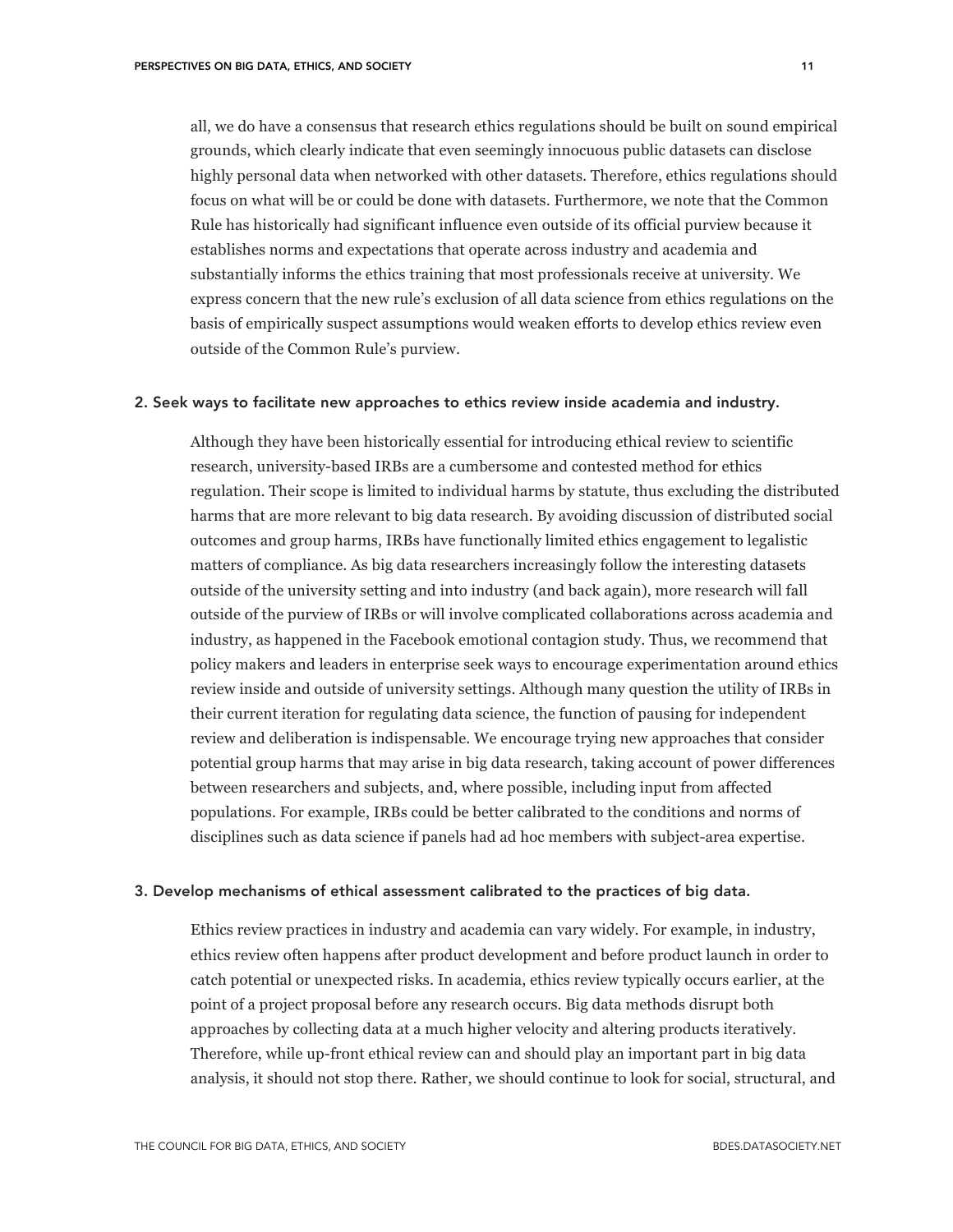technical mechanisms to assess the ethical implications of a system throughout the entire development and analysis lifecycle. There should be more investment in developing technical interventions for the practical barriers to ethics review, such as algorithmic auditing and values-oriented formal verification. Better understanding of the organizational, cultural, and technical decisions that go into the development of big data systems is also needed and requires further research investment. Finally, it is important to consider critical junctures in big data research and practice where ethical considerations might be most fruitful. In industry, quality assurance testing might be a site where ethics issues can be meaningfully addressed. In academia, developing protocols for peer reviewers and conference committee meetings might be another key site for deeper investment.

#### 4. Integrate data ethics concerns into NSF program solicitations and the grant-making process.

According to our analysis of projects funded by the NSF BIGDATA program, ethics matters are largely absent in project proposals beyond the requisite Broader Impacts section. As discussed above, few if any data science projects are reviewed by university IRBs, for better or worse. Thus, we recommend that NSF program directors seek opportunities to encourage ethical reflection by Principal Investigators (PI) and other grant recipients in programs utilizing big data research methodologies. This may include writing program solicitations to instruct applicants to account for broad ethical questions, such as provenance, disclosure risks, and what other plausible harms might come from networking their datasets with other datasets. Although support for the idea appears mixed, some have suggested that a revision to the Data Management Plan (DMP) requirement may include more explicit ethics consideration. DMPs have thus far focused on where data will be stored and shared, however they might plausibly accommodate other concerns moving forward. Including ethics in program solicitations and DMPs signals to peer reviewers that ethics are legitimate criteria by which to judge the funding-worthiness of a project. The NSF should also consider creating a solicitation for empirical and theoretical study of research ethics challenges and innovative solutions in data science, perhaps as a collaboration between the CISE and SBE Directorates. Collaborative proposals between social and technical researchers and projects that embed social researchers in technical contexts are valuable approaches. Another avenue for encouraging ethics engagement by PIs is including ethics panels at the mandatory PI meetings at the NSF.

# Pedagogical Interventions

# 1. Create and distribute high quality data ethics case studies that address difficulties faced by data scientists and practitioners.

Our survey of Council members, available syllabi, and online resources such as the National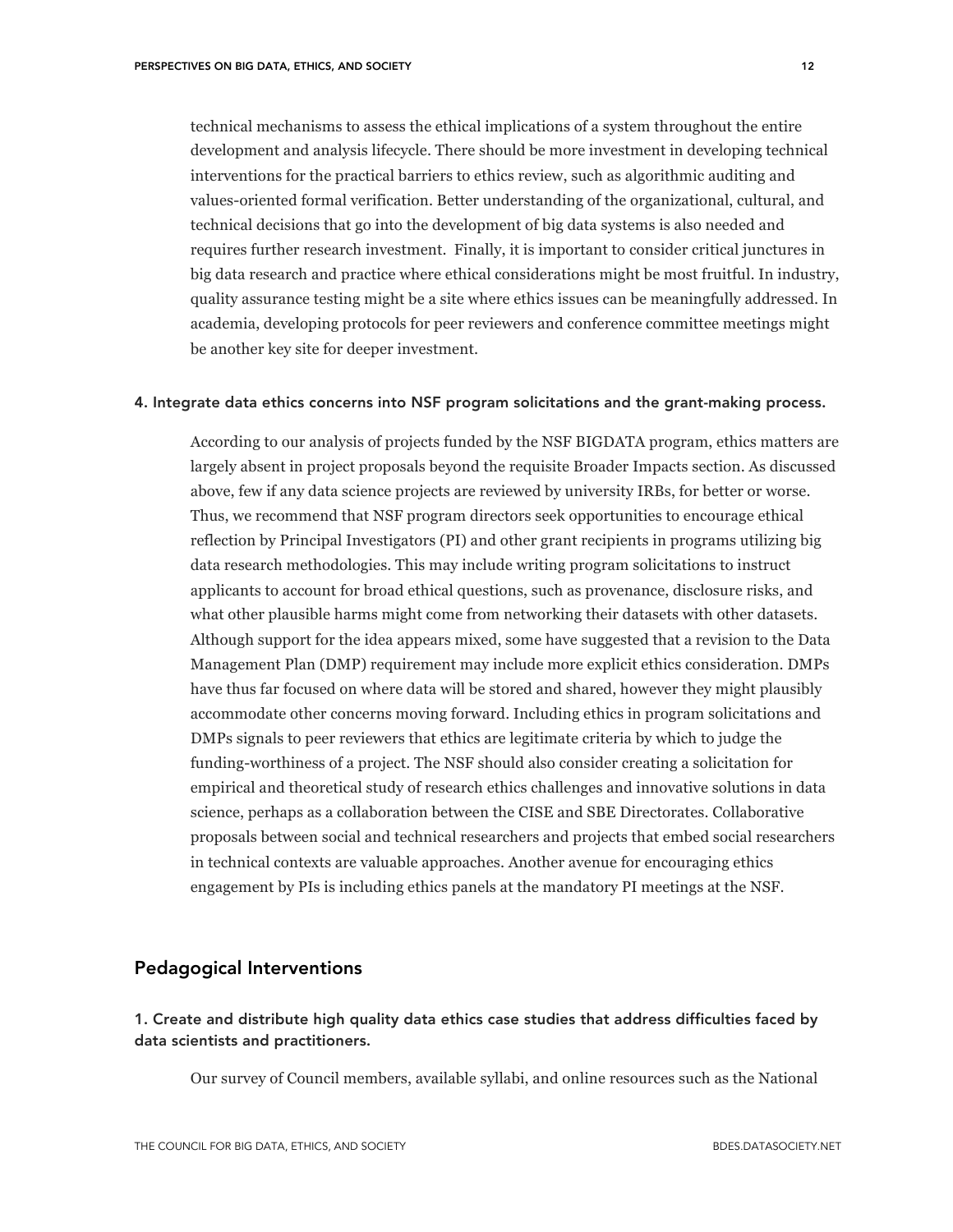Online Ethics Center indicated a dearth of case studies addressing the dilemmas faced by data science researchers in practice. Case studies are a valuable pedagogical resource in applied ethics because they facilitate collaborative discussion inside the classroom and lengthier reflection as writing assignments. The Council decided to address this by soliciting researchers for case studies based on their experiences. The resulting case studies will be distributed via the Council website, journals, and the National Online Ethics Center database. The Council recommends that other entities, funders, and publishers make a point of developing case study resources moving forward. Although other models are also valuable, we chose to emphasize

case studies representing actual dilemmas experienced by researchers. Our surveys of case studies in other disciplines indicated that hypothetical case studies tend not to capture the complexity of the decisions made by engineers as they address ethical, social, and political dynamics of their research and practice.

#### 2. Develop and support data science curricula with integrative approaches to ethics education.

Big data is an inherently multi-disciplinary endeavor, and even more so when considering human data. However, the conditions of contemporary universities often work against interdisciplinarity in the classroom due to disciplinary silos and lack of common language and methods. There are promising pedagogical models that focus on the design process as a gathering point for multiple forms of expertise, such as Values in Design.34 Other models emphasize justice and ethics as leverage for opening collaboration around empirical projects, such as the Science & Justice program.35 Whether ethical considerations are treated as a stand-alone module or integrated into the very essence of the course, it is clear that ethics needs to be a cornerstone of big data education. Because moving big data research ethics forward will require a diversity of approaches, the Council recommends that funders support creative efforts at bridging intellectual and institutional divides across disciplines.

#### 3. Train librarians to achieve and promulgate data science literacy.

To strengthen and expand the assistance that research librarians provide to researchers, support the development of their technical knowledge. Librarians' involvement in areas such as data sharing, metadata creation, data curation and preservation, and copyright, access, and legal use of information provides an opportunity for ethical discussions.36,37 Topics may

<sup>34</sup> See: http://www.nyu.edu/projects/nissenbaum/vid/. See also: Knobel C and Bowker GC (2011) Values in design. *Communications of the ACM* 54(7): 26–28.

<sup>&</sup>lt;sup>35</sup> Science & Justice Research Center (Collaborative Writing Group) (2013) Experiments in Collaboration: Interdisciplinary Graduate Education in Science and Justice. *PLOS Biol* 11(7): e1001619.

<sup>36</sup> Goodman A, Pepe A, Blocker AW, et al. (2014) Ten Simple Rules for the Care and Feeding of Scientific Data. *PLOS Comput Biol* 10(4): e1003542.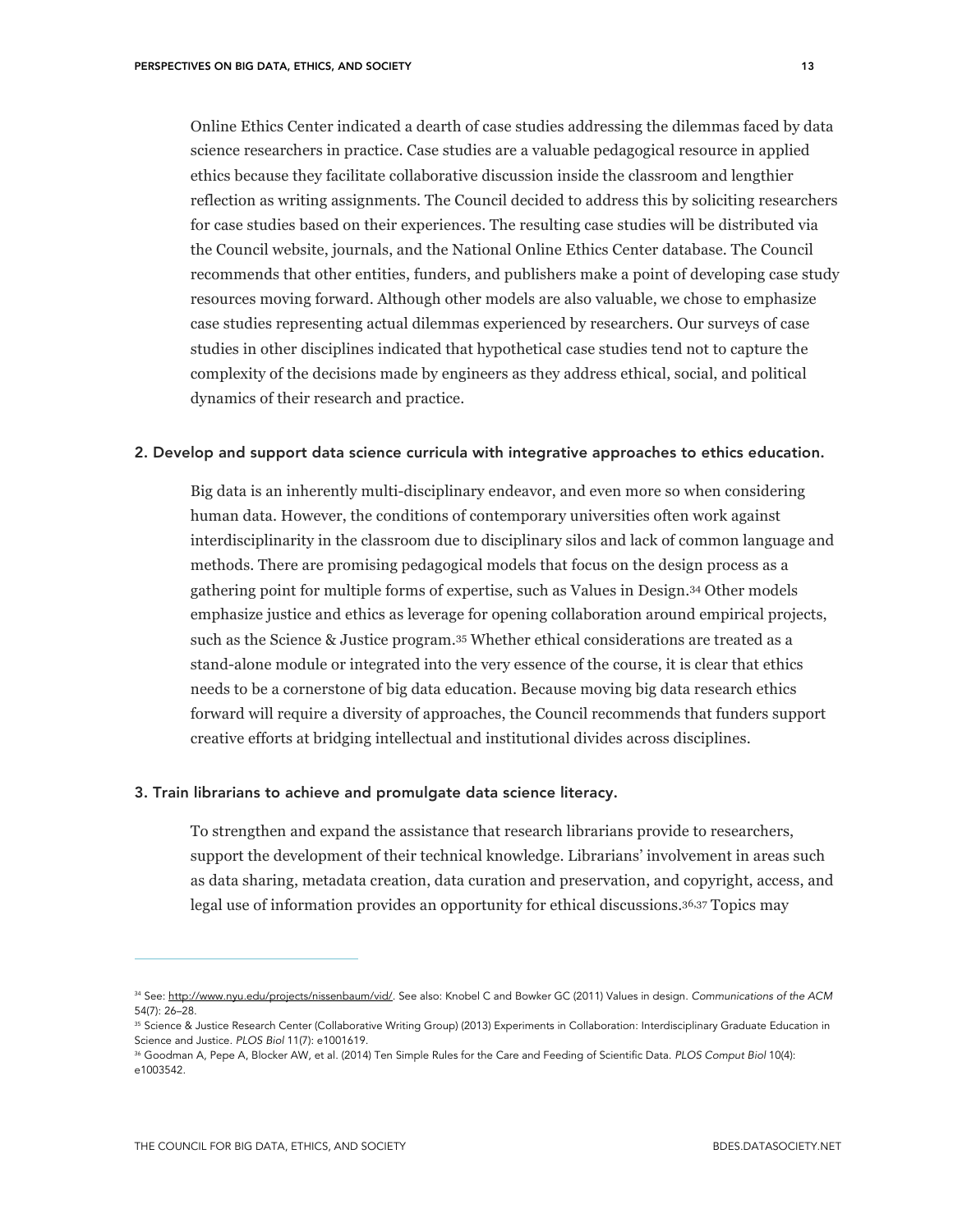include whether Terms of Service must be followed and how; whether consent forms are sufficient in the case of unforeseen future aggregations and potential re-identification; the ethics of secondary data use, particularly for data acquired through company internships or jobs that have not received university IRB review; web scraping and crawling; and data reuse and manipulation. This additional technical knowledge helps librarians to build trust with researchers. Librarians also function as part of a triage system at some universities, helping to refer researchers out to the appropriate departments for issues beyond their scope of knowledge.

#### 4. Strengthen ethics-oriented activities within professional associations.

Professional fields—such as medicine and law—often put ethics at the center of education, accreditation, and practice. While the targets of such efforts are primarily practitioners, the impact is felt throughout the entire field, including in the research community. Although there are plenty of professional associations addressing big data, there is no accreditation process for data scientists, nor are there normalized educational mandates. Although associations like the Association for Computing Machinery (ACM) have a Code of Ethics, most computer scientists are not aware of its existence. More work is needed at the professional association level to ensure ethical commitments in research and practice.

## Network Building: Development of cultures of ethics engagement

#### 1. Create hybrid spaces for ethics engagement.

Simply put, there are relatively few areas where ethicists and engineers mingle and develop professional ties. "Ethics" in the broadest sense is not simply deciding what is right and wrong, but indicates literacy about one's context and how one's decisions and actions affect others. Thus, while formal bodies are certainly required for ethical decision making, they are premised on the possibility of collaboration and networking between people with a diversity of expertise. Entities that wish to encourage data ethics—funders, universities, employers, and disciplinary associations—should treat networking and collaboration as necessary components of establishing ethics capacity.

## 2. Build models of internal and external ethics regulation bodies in industry.

While individual designers may consider ethics issues in their work, product and business decisions are generally centered on building the best product, requiring tradeoffs that aren't

<sup>37</sup> Borgman CL (2015) *Big Data, Little Data, No Data: Scholarship in the Networked World*. MIT Press.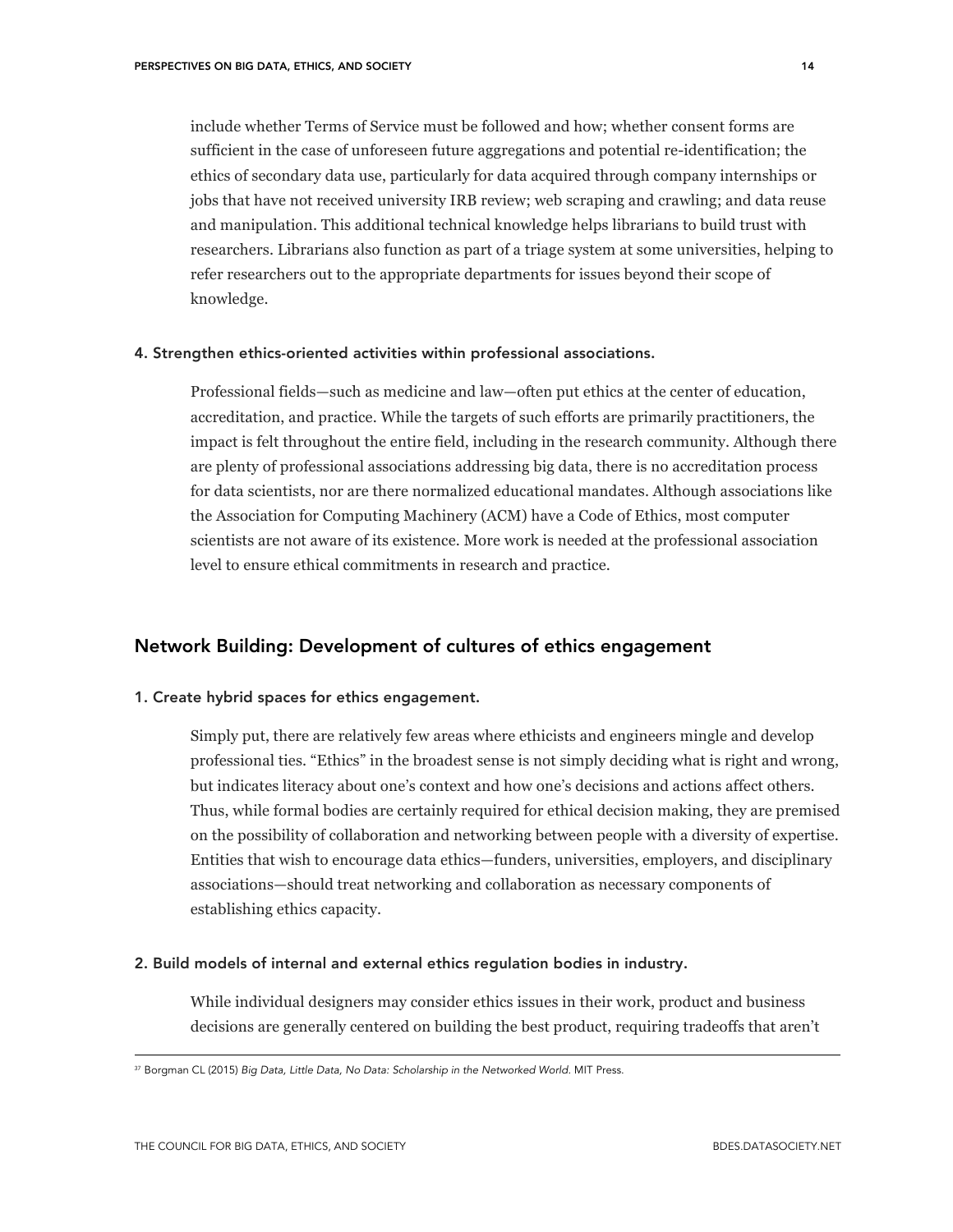always articulated formally. Likewise, industry research projects on social issues are often driven by product design needs rather than overall social needs or considerations. As a result, data ethicists and legal scholars have recently proposed models for ethics review bodies in industry that could serve a function similar to IRBs.38 Ryan Calo suggested that businesses should consider "Consumer Subject Review Boards" that would enable users of data-driven Internet services to have some say over how their data may be used.39 This approach would focus on incorporating review by representatives or members of affected communities into ethics governance structures. Omer Tene, Jules Polonetsky, and Joseph Jerome have argued for a two-track model of internal and external ethics review for data companies.40 Though underexplored with respect to big data ethics, community IRBs may also provide insight into how to consider ethical dimensions of big data research. Yet consideration of an internal mechanism for ethics oversight similar to academia poses challenges, such as resistance to fitting emerging research into predetermined categories. Industry research on sensitive populations may already undergo review by legal, public policy, or engineering leaders, but defining what constitutes sensitive material can change in response to external factors, such as political issues having heightened emotion around an election. Industry leaders emphasize the value of flexibility in new or existing review mechanisms to accommodate the fluid and fastmoving nature of research projects and methods, and the importance of steering away from the attempted application of one strict set of standards to all departments or teams. Without internal, external, or legal repercussions, voluntary ethics review mechanisms could be difficult to enforce. Another approach would be to consider the structures necessary for fiduciary responsibility, including the possibility of board oversight and external auditing of practice. While it is not yet clear what might be the best way forward, more work is definitely needed to determine how explicit attention to ethics can be meaningfully integrated into industrial contexts.

## 3. Set standards for responsible cross-sector data sharing.

In response to academic researchers' frequent requests for corporate data, companies discuss potential ways to release their data to contribute to the scientific community. They must weigh potential benefits against past experiences of coming under public scrutiny for decisions to share anonymized data that backfired. Students who intern or work with companies have strict rules on use of the data they have access to, which includes the inability to share with others,

<sup>38</sup> Dove ES, Townend D, Meslin EM, et al. (2016) Ethics review for international data-intensive research. *Science* 351(6280): 1399–1400.

<sup>39</sup> Calo R (2013) Consumer Subject Review Boards: A Thought Experiment. *Stanford Law Review Online* 66: 97.

<sup>40</sup> Polonetsky J, Tene O and Jerome J (2015) Beyond the Common Rule: Ethical Structures for Data Research in Non-Academic Settings. *Colorado Technology Law Journal* 13.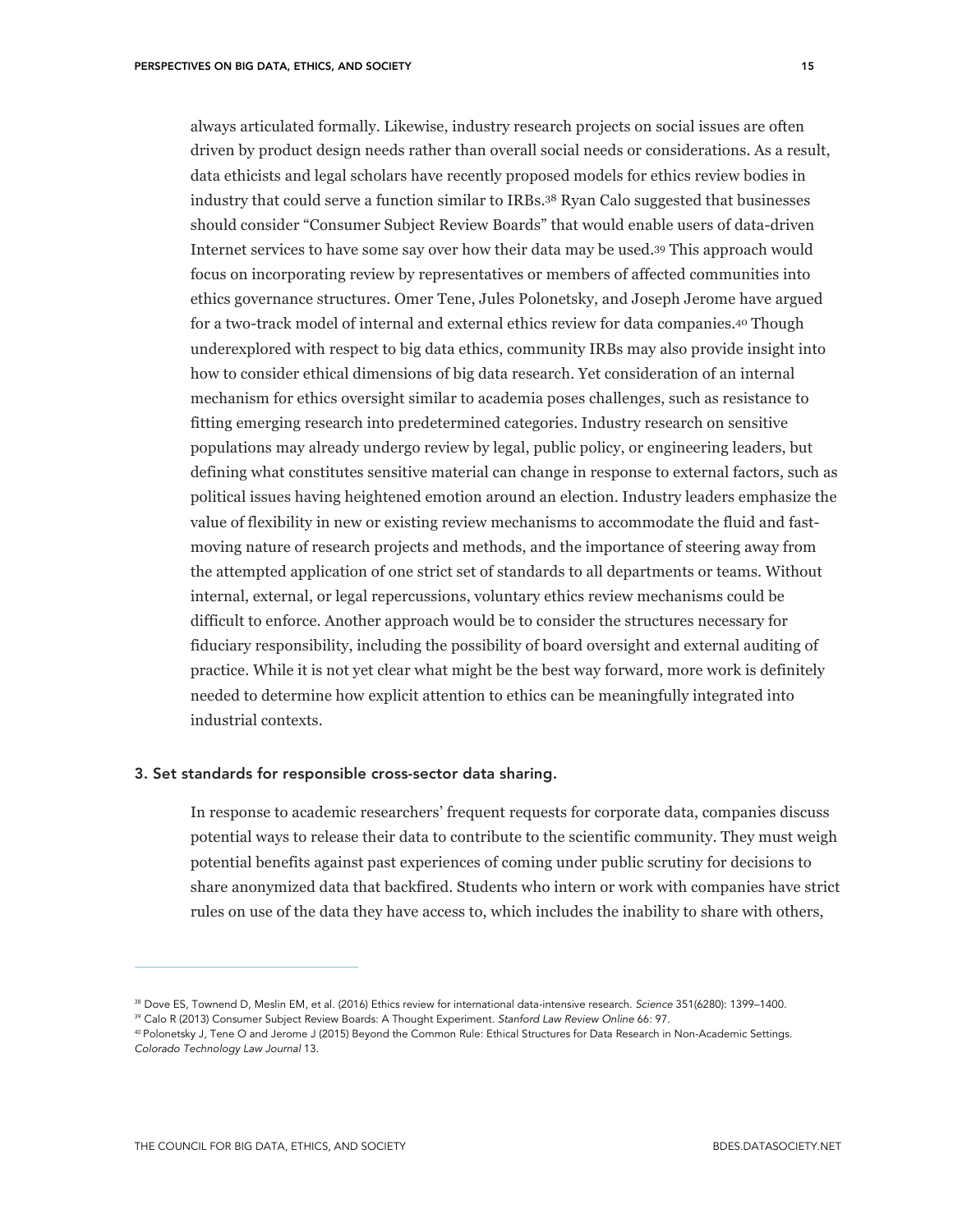but professors have cited instances in which students overlooked or misunderstood these requirements. Even after being scrubbed, sensitive corporate data is uncontrollable after release and can lead to identifiable information and legal problems following combination with other data sets. Discussions take place in search of ways to allow people to run queries and get answers without seeing the data. Restricting the data release for an IRB-reviewed academic purpose and prohibiting combination with other data sets is one possibility allowing greater control, but concerns remain about feasibility or potential backlash against the research community if a perceived violation of trust or privacy results. Vetting researchers for individual data release can also lead to perceived bias if elite institutions have greater leeway in gaining access to data sets than other researchers or members of the public. In other largescale data-sharing efforts, such as the government's efforts around Census data, third party organizations have been created to help enable ethical and responsible data analysis. Such an avenue should be considered for other sensitive corporate data.

# IV. Areas for further research

Data ethics is a quickly growing research area. The Council has identified important topics for future research agendas, and encourages federal funders and foundations to pay particular attention to these needs.

#### 1. Should human data science be regarded as human-subjects research?

The Council has emphasized the disjunctions between the existing norms and institutions of research ethics and the epistemic conditions of data science. It is now clear that the methods of data science are at best an awkward fit for prevailing research ethics norms and regulations; what is not clear is how that gap should be addressed. At the heart of these disjunctions is the question of when big data analytics about human data should or should not be considered human-subjects research, and therefore fall under the purview of these norms and institutions. This is both a philosophical (what is morally owed to data science research subjects?) and practical matter (what present and future regulations should apply to data science?), and Council members hold a diversity of opinions. Both the philosophical and practical concerns present valuable research tracks. We anticipate that research ethics will undergo significant changes as big data methods continue to evolve, and funders should seek to stay in front of these changes in order to provide useful guidance to researchers, policy makers, and research subjects.

#### 2. What are the quantifiable risks posed by correlative and/or predictive data research?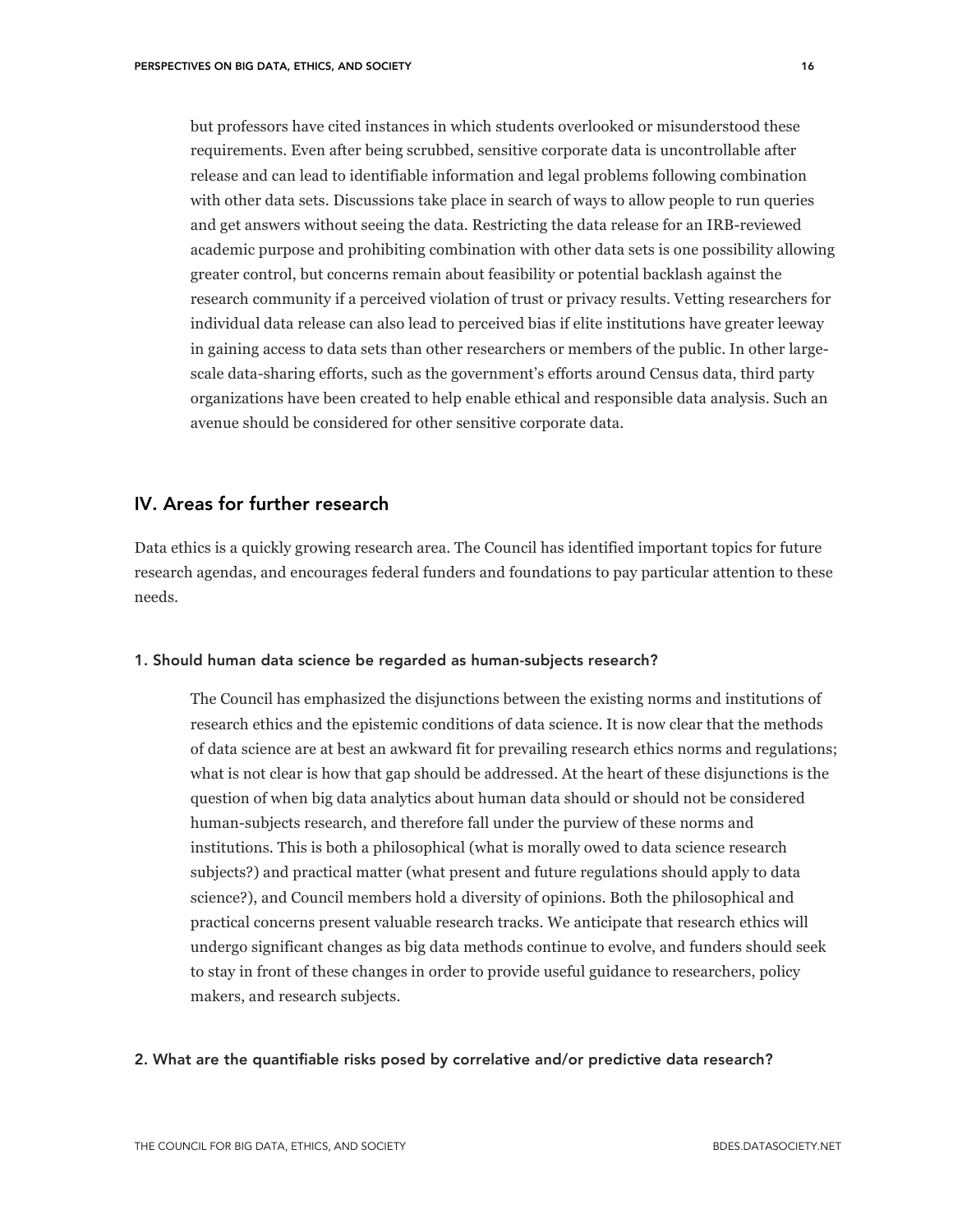The proposal to revise the Common Rule addresses the long-running claim by social scientists that IRBs are a cumbersome way to regulate their research practices. In particular, IRBs demonstrate a pattern of over-regulation of non-biomedical research through a lens of maximal and hypothetical risk of informational harm. The Notice of Proposed Rulemaking (NPRM) seeks to provide clearer guidance to IRBs about scaling regulation to reflect empirical research about how to measure risk of informational harm. While this is welcome, it also has the effect of highlighting just how little is known about the specific risks posed by data science research methods. Data privacy and security researchers have demonstrated *how* informational risks are generated, but there are few accounts of how those risks should be weighted and mitigated. How should we engage with research that poses very small individual risks spread over an enormous number of people? What metrics are appropriate for defining informational risk when research subjects' privacy expectations may vary widely? Additionally, we note the need to develop metrics for useful theoretical terms that are becoming common in data ethics literature, such as "creepiness" or "sensitive." Such empirical and theoretical work must be a high priority if we are to understand the consequences for human subjects and develop trust over time.

## 3. Similarly, how should we account for the risk of sharing datasets when we cannot know what auxiliary datasets they will be combined (munged) with in the future?

Does the risk differ with public datasets? With biomedical data? The power and peril of largescale data analytics is the capacity to combine datasets from highly different contexts with relative ease, enabling data to become (at least theoretically) infinitely flexible and perpetually available for repurposing. Most troubling to account for is the risk posed by unknown and unpredictable auxiliary datasets that can be used to re-identify personal data in a research dataset. This means that the risks faced by subjects of data research are not limited to the context and lifespan of the project itself. Researchers have not historically been accountable for such far-reaching consequences. Thus research ethics faces an unprecedented question: how should we account for and mitigate unknowable future risks resulting from a research project? This challenging question indicates an important area for future research, particularly focused on empirical measurement and/or consistent accounting of such risks, and developing iterative procedures for accounting and mitigation.41

4. How is big data redefining both when and how the public benefits from research? And what are more precise ways to assess public benefit or justice considerations in big data research?

<sup>41</sup> Wan Z, Vorobeychik Y, Xia W, et al. (2015) A Game Theoretic Framework for Analyzing Re-Identification Risk. *PLOS ONE* 10(3): e0120592.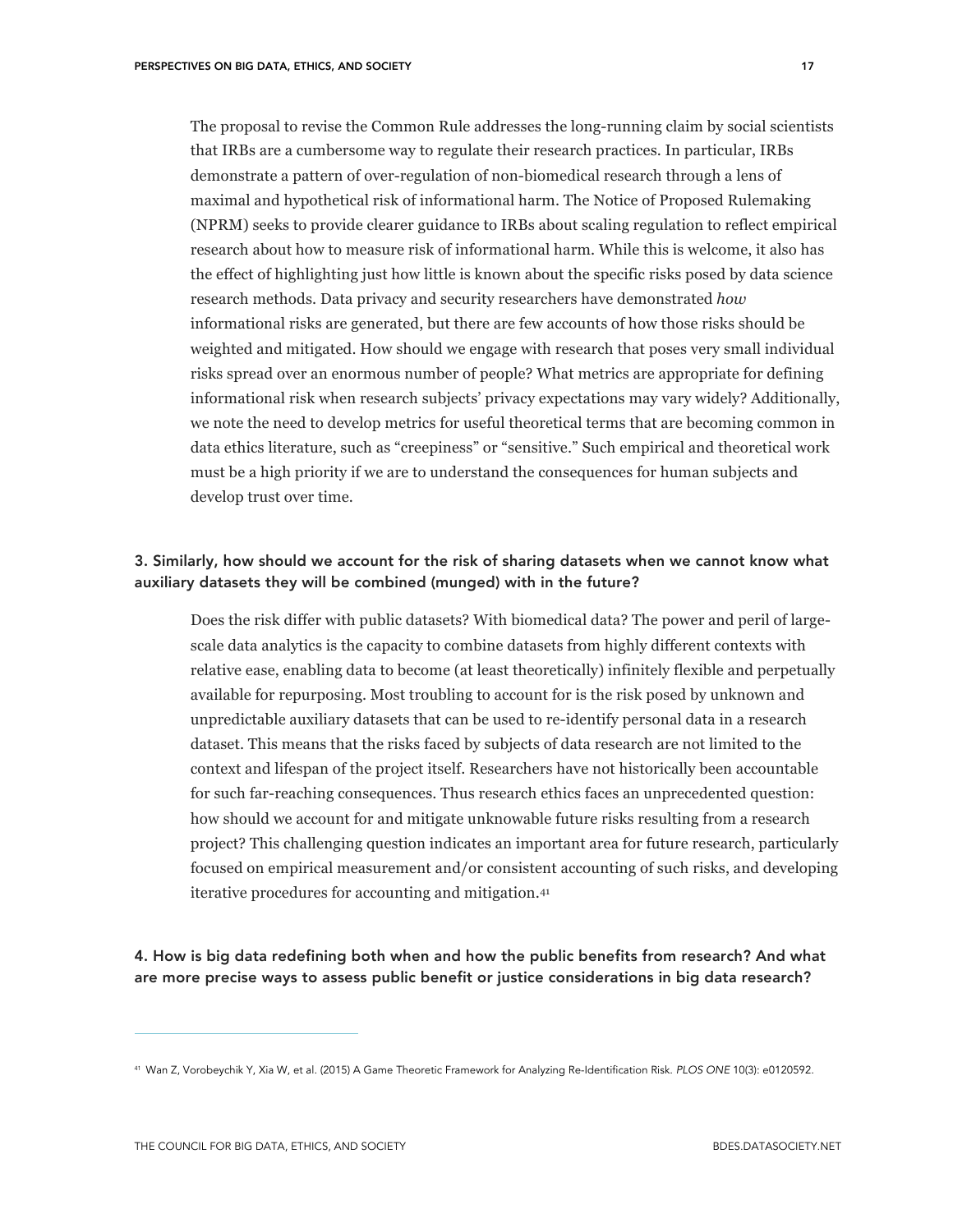Most conspicuously, because of the issue of relationality of datasets (see above), big data research may face significant challenges in weighing benefits of a stated research program, as well as comparing risks to benefits. The question of beneficence and justice may not be adequately judged at the outset of a research endeavor, but rather may require periodic or even frequent inspection. The issue of relationality and interoperability also begs the question of which publics or affected communities are most likely to benefit: sensitive attributes revealed in the process of merging and analyzing certain kinds of data may have implications for specific kinds of groups, upending original forecasts that predict improvements in a group or population's well-being. Needless to say, the challenge of scoping who benefits, when, or how is a significant one and requires deeper examination. A research agenda focused on beneficence and justice could have broad pedagogical value as well as practical impact in the development of governance structures in big data research.

# 5. How should data privacy and security scientists approach illicitly gained, publicly available data?

Illicitly gained datasets released openly on the Internet are a potentially rich source of research data, especially in computer security. Such datasets occupy an ambiguous space because they are "public" in the sense that anyone has access to them, but "not-public" in the sense that no one should have access to them. For example, some independent security researchers have collected large sets of hacked login and password data on the presumption that harm has already been done, and some good can come from analysis of individuals' security behaviors. In other cases, hacked datasets can have information that has nothing to do with security but would otherwise be unobtainable to those with legitimate research purposes. Despite the growing prevalence of this problem, there are no clear professional guidelines.

## 6. What are the options for self-regulation in data science?

The precursor disciplines of data science have not historically fallen under the purview of ethics review at universities, and it does not appear to be likely that data science will be routinely regulated in that fashion moving forward. Additionally, university-based IRBs have well-demonstrated shortcomings that reduce their effectiveness at fostering ethical data science methods. Most notably, university-based IRBs do not provide proactive advice about project structure and are forbidden from considering societal harms. Thus there is a need to innovate models of self-regulation and enforcement of professional norms outside of university-based IRB's. Currently, the most prominent examples of self-regulation are conference paper review committees that determine which papers are accepted to the prominent disciplinary conferences, sometimes utilizing ethical reasons to determine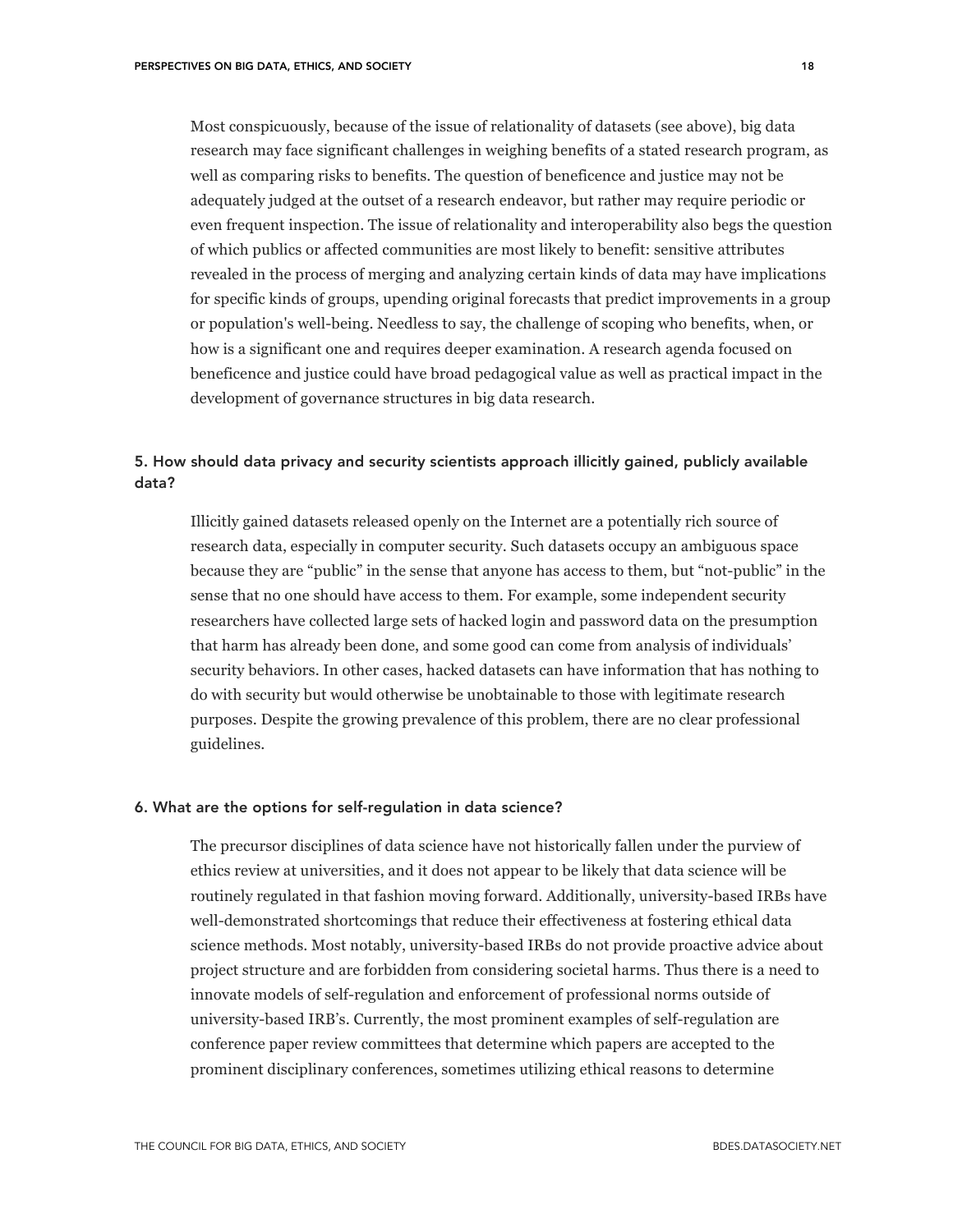rejections. However, this model is problematic because it occurs after the research is already conducted and the conferences do not provide ethical guidelines that researchers can rely on in advance. External IRBs, which independent and university-based researchers may contract with to review their research proposals, are better able than university-based IRBs to provide proactive advice about improving research. Additional research is needed to determine how proactive, iterative, and consistent ethical advice can be provided to data science researchers.

# 7. What resources are needed in the university context to encourage engagement with data ethics issues, particularly outside of the IRB?

For the many reasons enumerated above, university-based IRBs are a contentious route for regulating data science research ethics. Additionally, there are long-standing shortcomings with the IRB model, and thus alternative or complementary approaches should be encouraged. One promising route is utilizing research librarians. Universities are increasingly turning toward their libraries for data repository management and their librarians for counseling faculty and students on data management issues. Because they are often becoming an obligatory passage point for research data or DMPs, librarians may be well placed to provide data ethics guidance to researchers. Likewise, neutral interlocutors within and beyond the library are helpful for providing non-judgmental spaces to discuss ethical concerns arising from big data projects. For example, the emergence of a handful of university data clinics, based on the statistics clinic model, offer an informal, conversational drop-in space for researchers to address ethics issues in the context of their overall research goals. These data clinics lack the formal scrutiny of an IRB review, but may provide more relevant advice.

# 8. How can integrative approaches to data ethics be fostered in classroom environments? What pedagogical resources are needed?

Pedagogical best practices research indicates that integrative approaches to science and engineering ethics education are more effective than stand-alone modules and courses. Ethics can be taught as an aspect of problem solving, rather than as an external constraint. As data science grows, it will be best served by developing resources that enable instructors to foster ethics reasoning throughout the curriculum. Funders interested in science and engineering ethics pedagogy should emphasize the pressing need for resources in data science classrooms. The guidance received in the classroom may extend to future research decisions within industry, where graduates often take their careers.

## 9. What are the ecological and environmental impacts of a rise in big data research and industry?

Indefinitely maintaining enormous and ever-growing databases in a state ready for immediate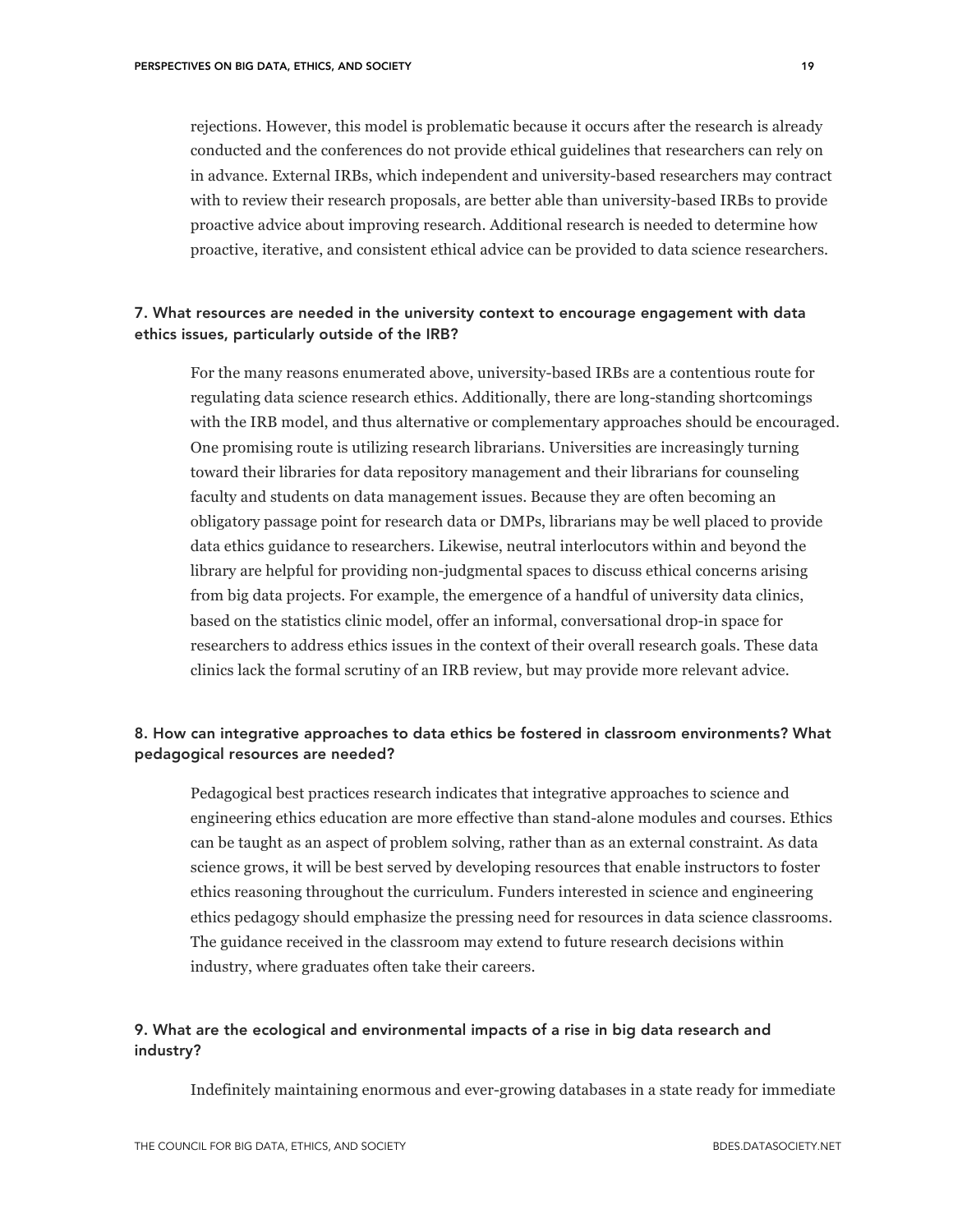access requires remarkable quantities of energy and water, as well as causing direct and indirect carbon emissions. Although data centers run by major players in the tech industry have made strides in energy efficiency, the propagation of data intensive Internet applications drives energy usage in contexts outside of the control of industry leaders. A sustainable data industry will need to carefully consider the tradeoffs between performance and energy efficiency implicit in engineering decisions.

## 10. How can ethical issues be integrated into core technical research?

Technical researchers are coming together through workshops and conferences to think about how to turn ethical issues into tractable technical endeavors. The "Privacy Enhancing Technologies" (PETS) community is already quite strong, while a new group has emerged recently under the banner of "Fairness, Accountability, and Transparency in Machine Learning" (FATML).<sup>42</sup> Such approaches drive ethical issues into the core of technical research, raising ethical issues in technical communities through algorithmic innovation and mathematical analysis. Although this work is nascent, there is significant opportunity for high impact research in this area.

# 11. What motivates data scientists—and their colleagues and employers—in industry to establish ethics processes? Which ethics review structures do and do not work inside industry?

Industry leaders have indicated that a diversity of motivating factors are involved in the development of data ethics processes in private enterprise. As discussed above, some of the large industry players have begun to develop substantive ethics programs and that has provided preliminary insight into what motivates ethical programs in industry and what types of programs may work. Industry researchers and their employers have differing motivations for engaging with research ethics than those in academia, and this sometimes causes conflict and at other times prompts collaboration. A more concerted research program is needed to track these changes and account for which programs are effective. There is also a need for models of ethical accountability that can be translated between large and small companies. The effectiveness of ethics review programs in industry is an area ripe for social science and/or business management research.

## 12. What is the proper purview of "research ethics" as a topic in the age of big data?

<sup>42</sup> http://www.fatml.org/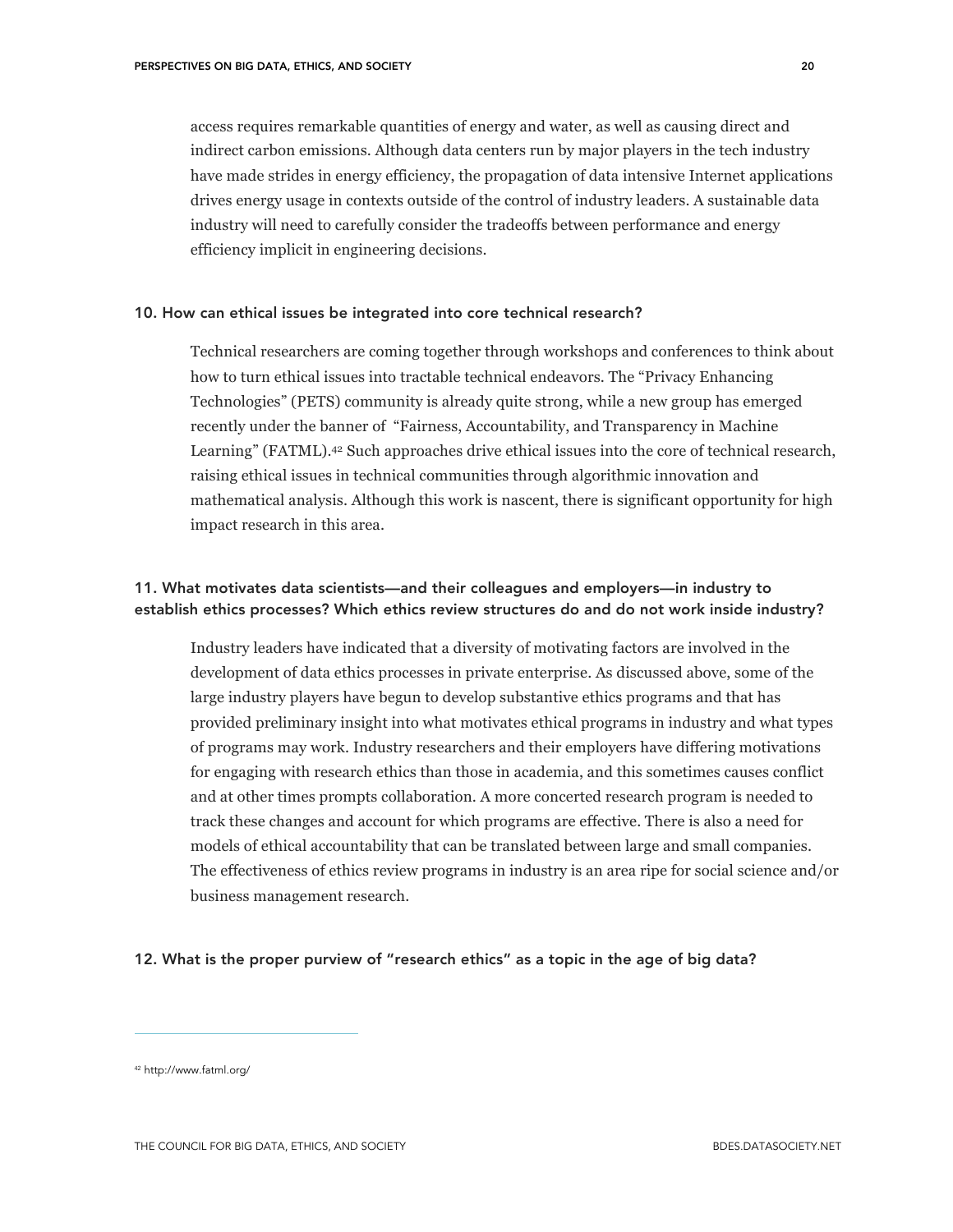A widespread frustration with "privacy" as the common regulatory, legal, and ethical framework is that it has been forced to carry too many undifferentiated concerns about the long-run consequences of big data analytics. It appears that data ethics, and particularly research ethics, has now taken up some of that slack. However, it would be similarly problematic to expect research ethics to function as a catch-all for the social, ethical, and political challenges of big data because not all ethically contentious uses of data analytics are directly related to research.

## V. CONCLUSION

The Council for Big Data, Ethics, and Society has identified a broad need for development of research ethics norms and institutions calibrated to methods and assumptions of large-scale data analytics. As data science continues to mature rapidly into an indispensable component of scientific research and industrial practice, it is critically important that we nurture sustained conversations about the ethical, social, and legal complexities of data analytics. We have identified a number of disjunctions between the epistemic conditions of data science and the familiar norms and infrastructures of research ethics and regulations. Foundational assumptions about how research is done and what constitutes humansubjects research have been deeply contested by big data, and thus our tools for regulating research ethics are now miscalibrated.

However, this need not be a source of retrenchment around familiar models of research ethics. The development of large-scale data analytics can also provide fodder for productively rethinking the structures of research ethics and regulations while also reaffirming basic principles of respect, justice, and accountability. We have a historically unique opportunity to shape for the better the trajectory of a technoscientific revolution. Scholars, funders, and regulators should seek opportunities for collaborative, integrative, and innovative approaches to ensuring that big data analytics in science and industry are responsive to foundational ethical concerns.

The Council for Big Data, Ethics, and Society was established in 2014 to provide critical social and cultural perspectives on big data initiatives. This white paper presents perspectives and recommendations from the first cohort of the Council about data ethics research, pedagogy, and policy.

Sponsored by the National Science Foundation, the Council brings together researchers from diverse disciplines—from anthropology and philosophy to computer science and law—to address issues such as security, privacy, equality, and access in order to help guard against the repetition of known ethical problems and inadequate preparation for future ones. Through public commentary, events, white papers, and direct engagement with data analytics projects, the Council works to develop frameworks to help researchers, practitioners, and the public understand the social, ethical, legal, and policy issues that underpin the big data phenomenon. Through quarterly meetings, members discuss data ethics interventions, tradeoffs, and emerging challenges, as well as providing an online collection of original and curated literature. The Council is directed by danah boyd, Geoffrey C. Bowker, Kate Crawford, and Helen Nissenbaum.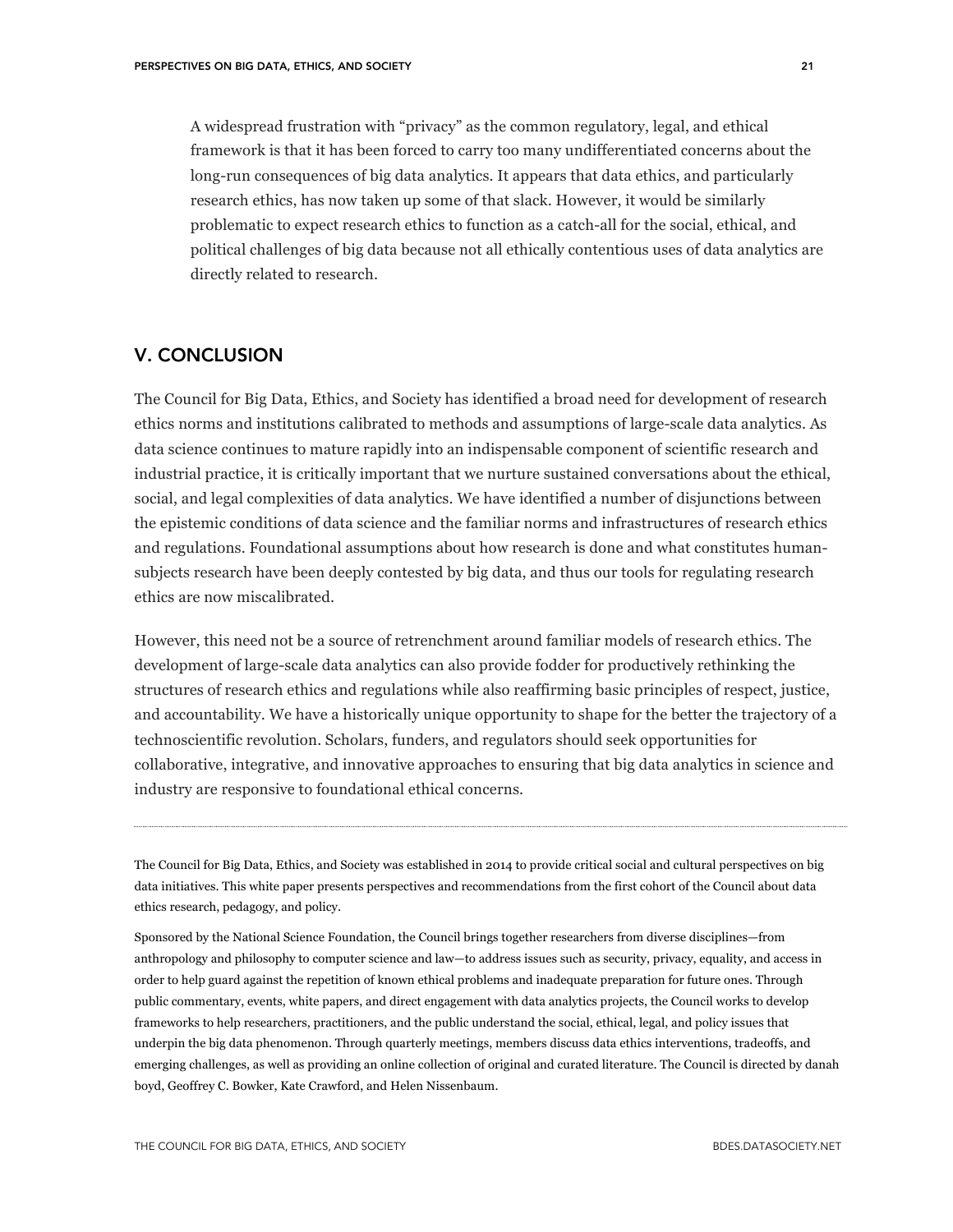Council reports have examined big data projects supported by the National Science Foundation; the history of ethical codes from mid-20th century; debates about personal genomics, the use of student data for personalized learning, and social media algorithms; the history of data management plans as a tool for integrating ethics principles; an examination of data ethics courses and modules in fields such as statistics, business, computer science, and journalism; the application of human-subjects protections from the social sciences to big data analytics; and proposed changes to the Common Rule by the U.S. Department of Health and Human Services. The Council is currently building an expanded network as well as a collection of data ethics case studies. For complete information and outputs visit: http://bdes.datasociety.net/.